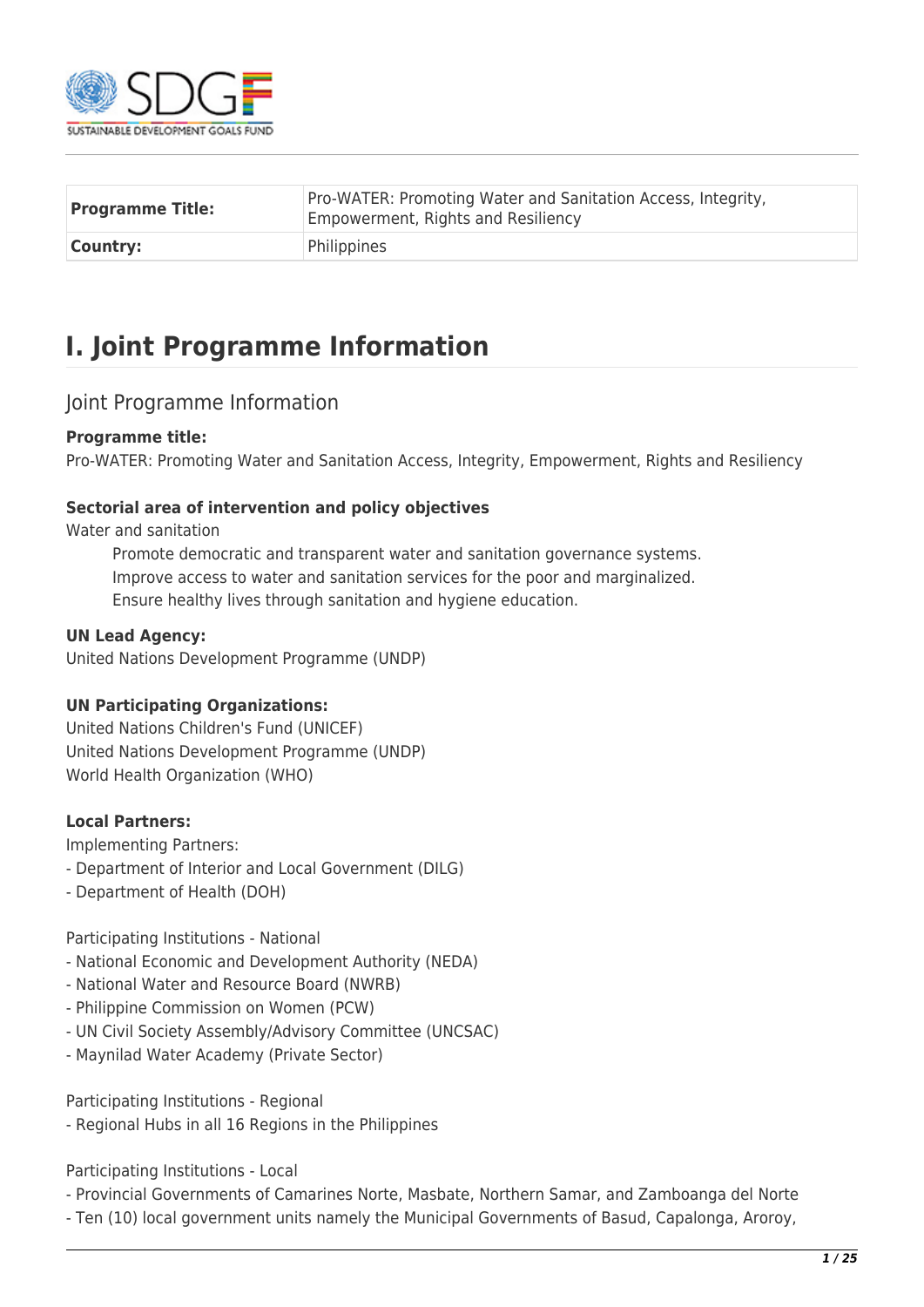Cawayan, Milagros, Monreal, Bobon, Mapanas, Siayan, and Sindangan.

- Local Civil Society Organizations
- Community Groups
- Organized Women and Girls
- Individuals Opinion Makers
- Media Institutions

## Report submitted by

**Name:**  Reine B. Reyes

**Title:**  Programme Monitoring & Evaluation Officer

**Organization:**  UNDP Democratic Governance - Pro WATER

### **Contact information:**

reinebreyes@yahoo.com (+632) 9154845006 (+632) 9285854

### **Reporting Period Ending:**

Monday, May 1, 2017

# **II. Contact Information**

Resident Coordinator

### **Name:**  Ola Almgren

**E-mail:**  ola.almgren@one.un.org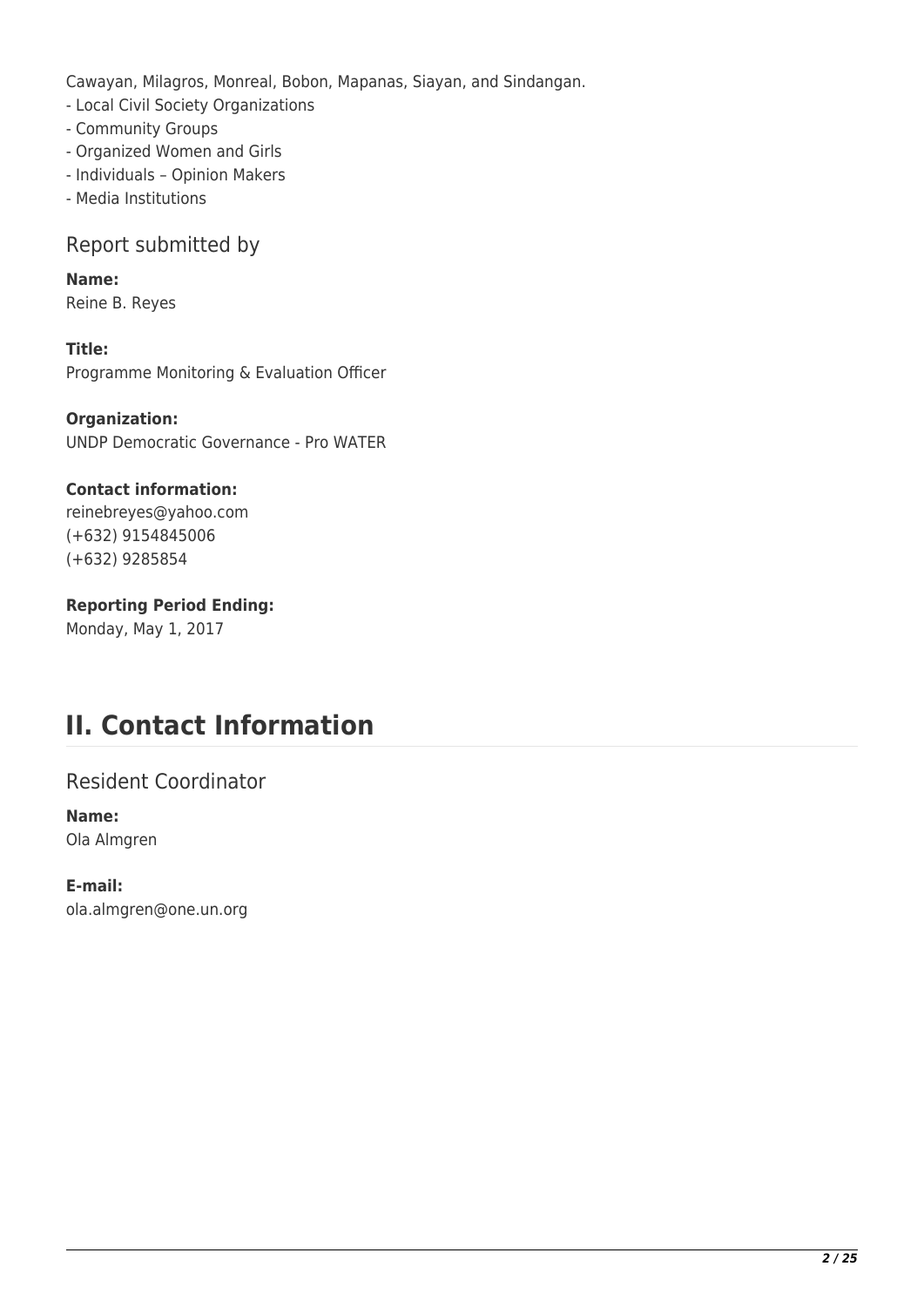## UNCT contact person for implementation

**Name:**  Titon Mitra

**Agency:**  UNDP

**Title:**  Country Director

**E-mail:**  titon.mitra@undp.org

**Phone:**  (+632) 901.0237

**Address:** 

30th Floor Yuchengco Tower, RCBC Plaza, Ayala Avenue corner Gil Puyat Avenue, Makati City, PHILIPPINES

## Technical team contacts

Joint programme coordinator

**Name:**  Jaime B. Antonio, Jr.

**Agency:**  UNDP Democratic Governance - Pro WATER

**Title:**  National JP Coordinator and GAD Focal Person

**Email:**  jaime.antonio@undp.org

**Phone:**  (+632) 9185911323 / (+632) 9285854

**Address:**  11th Floor Water Supply and Sanitation Programme Management Office Quezon City, Manila, Philippines

## Alternative UNCT contact person for implementation

**Name:**  Lotta Sylwander

**Agency:**  UNICEF

**Title:**  Representative

**E-mail:**  lsylwander@unicef.org

**Phone:**  (+632) 901.0188

**Address:**  31st Floor Yuchengco Tower, RCBC Plaza, Ayala Avenue corner Gil Puyat Avenue, Makati City, PHILIPPINES

JP monitoring and evaluation focal point

**Name:**  Reine B. Reyes

**Agency:**  UNDP Democratic Governance - Pro WATER

**Title:**  Programme M&E Officer

**Email:** 

reinebreyes@yahoo.com

**Phone:** 

(+632) 9154845006 / (+632) 9285854

## **Address:**

DILG-NAPOLCOM CENTRE, EDSA cor. Quezon Avenue, DILG-NAPOLCOM CENTRE, EDSA cor. Quezon Avenue, 11th Floor Water Supply and Sanitation Programme Management Office Quezon City, Manila, Philippines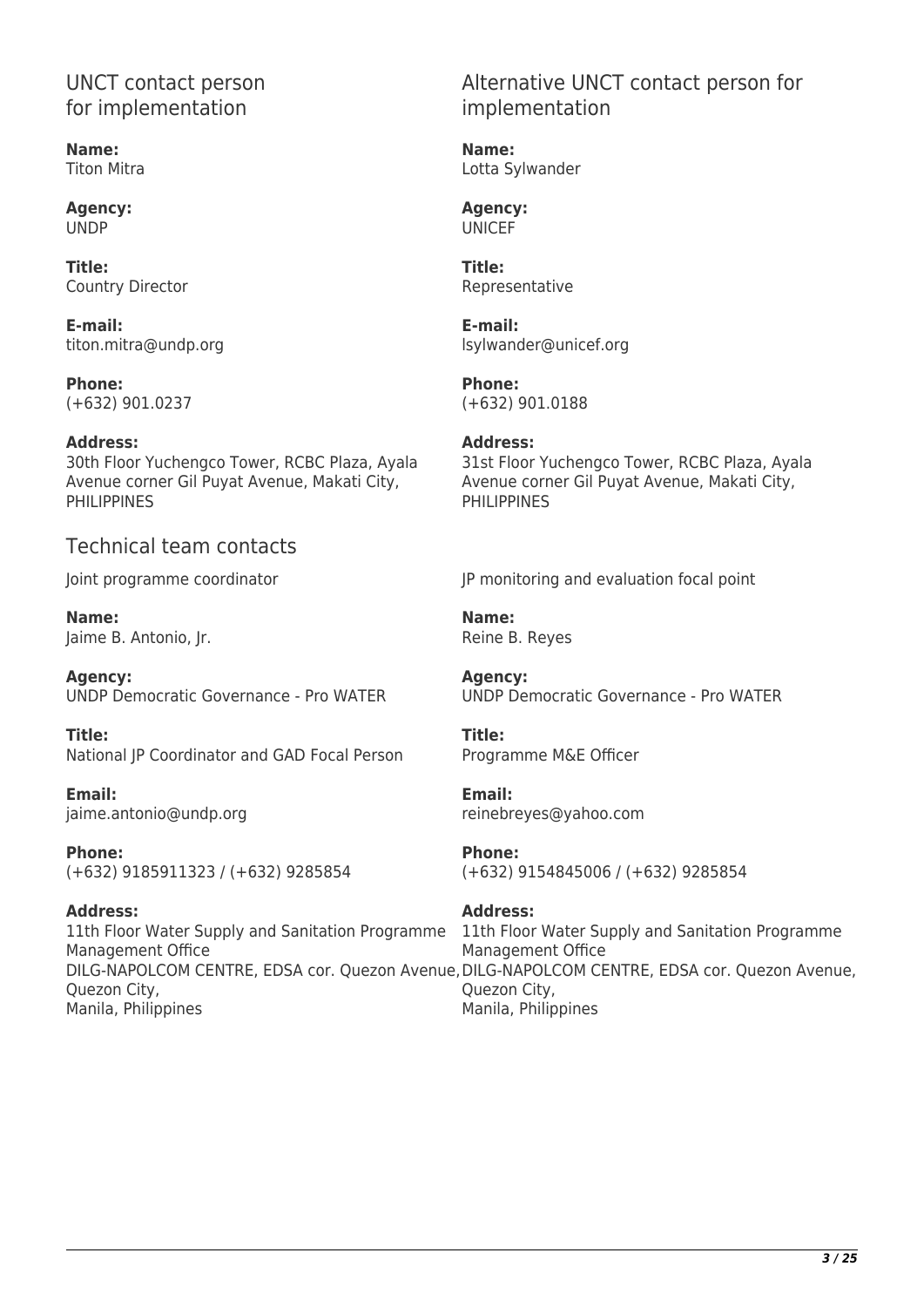JP communications and advocacy focal point

**Name:**  Karen A. Aliliran

**Agency:**  UN Volunteer - UNDP

**Title:**  National UN Volunteer Communications Associate

**Email:**  kaaliliran@gmail.com

**Phone:**  (+632) 9954610624 / (+632) 9285854

**Address:**  11th Floor Water Supply and Sanitation Programme Management Office DILG-NAPOLCOM CENTRE, EDSA cor. Quezon Avenue, Quezon City, PHILIPPINES

JP private sector focal point

## Agency contact points

Contact 1

**Name:**  Emmanuel Buendia

**Agency:**  UNDP

**Title:**  Team Leader Governance

**Email:**  emmanuel.buendia@undp.org

**Phone:**  (+632) 9178738254

### **Address:**

30th Floor Yuchengco Tower, RCBC Plaza, Ayala Avenue corner Gil Puyat Avenue, Makati City, Manila, PHILIPPINES

JP knowledge management focal point

Contact 2

**Name:**  Louise Maule

**Agency:**  UNICEF

**Title:**  Chief, WASH

**Email:**  lmaule@unicef.org

**Phone:**  (+632) 9285042937

### **Address:**

30th Floor Yuchengco Tower, RCBC Plaza, Ayala Avenue corner Gil Puyat Avenue, Makati City, Manila, PHILIPPINES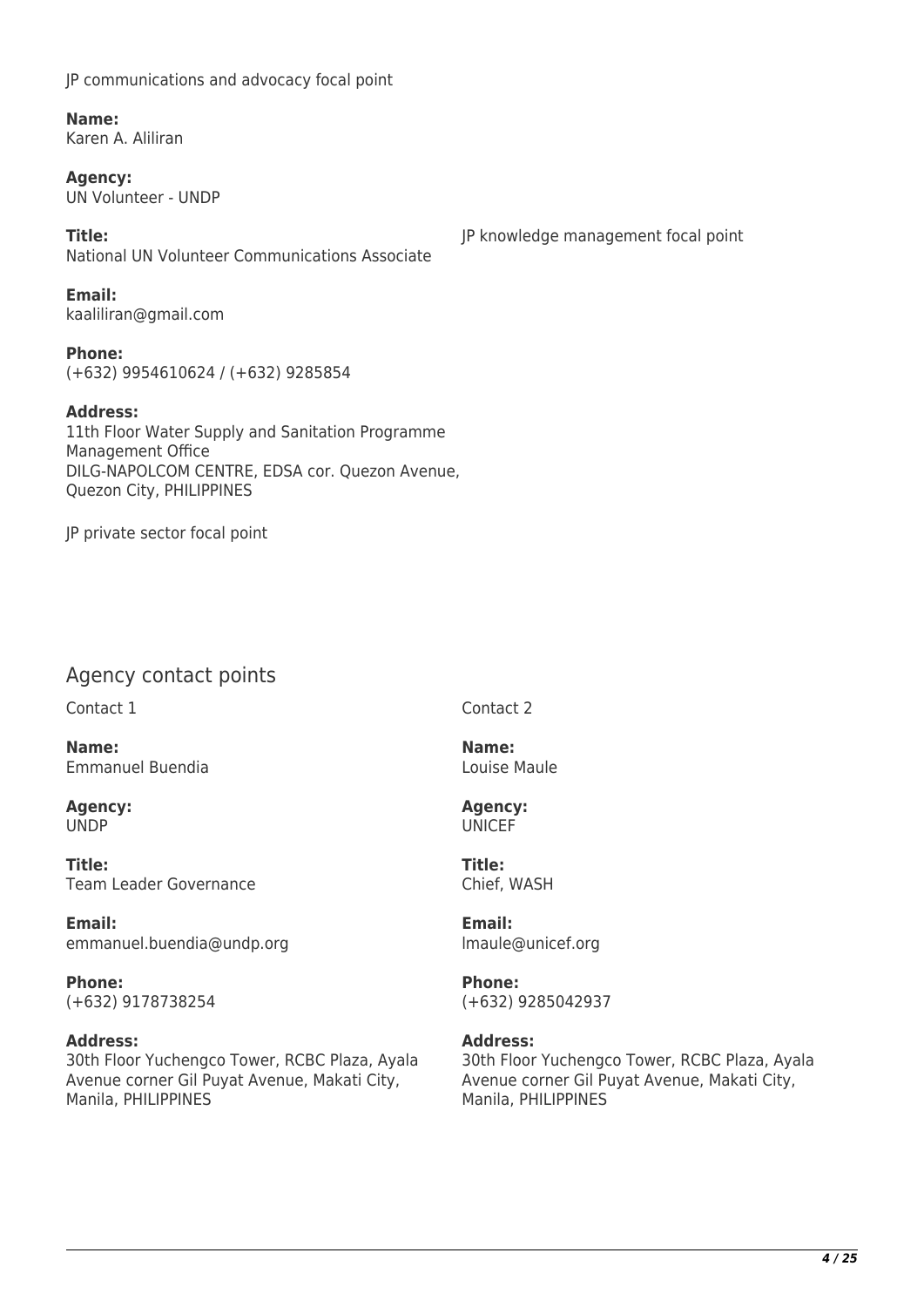Contact 3

**Name:**  Fe Cabral

**Agency:**  UNDP

**Title:**  Programme Analyst

**Email:**  fe.cabral@undp.org

**Phone:**  (+632) 9010249

### **Address:**

30th Floor Yuchengco Tower, RCBC Plaza, Ayala Avenue corner Gil Puyat Avenue, Makati City, Manila, PHILIPPINES

Contact 5

**Name:**  Engr. Bonifacio Magtibay

**Agency: WHO** 

**Title:**  Technical Officer Environmental Health

**Phone:**  (+632) 5289764; 528-9762; 310-6370

**Address:**  WHO Philippines Department of Health Manila City, PHILIPPINES

# **III. Financial information**

### **Detailed Financial Report:**

**R** [PRO WATER-revised joint programme work plan.pdf](http://proposals.sdgfund.org/system/files/report-attachments/PRO%20WATER-revised%20joint%20programme%20work%20plan.pdf)

# SDG-F Funds

| <b>UN Agency</b>                                         | <b>Total approved</b><br>funds | <b>Total funds</b><br><b>Transferred to</b><br>date | <b>Total funds</b><br>committed to<br>date | <b>Total funds</b><br>disbursed to date |
|----------------------------------------------------------|--------------------------------|-----------------------------------------------------|--------------------------------------------|-----------------------------------------|
| <b>United Nations</b><br>Development<br>Programme (UNDP) | 900,000.00                     | 900,000.00                                          | 712,794.56                                 | 668,247.32                              |

Contact 4

**Name:**  Fe Crisilla Banluta

**Agency:**  DILG

**Title:**  Programme Manager

**Email:**  fecrisilla\_banluta@yahoo.com

**Phone:**  (+632) 9285854; (+632) 9189417800

### **Address:**

11th Floor DILG - NAPOLCOM Center, EDSA corner Quezon Avenue, Quezon City, Manila, PHILIPPINES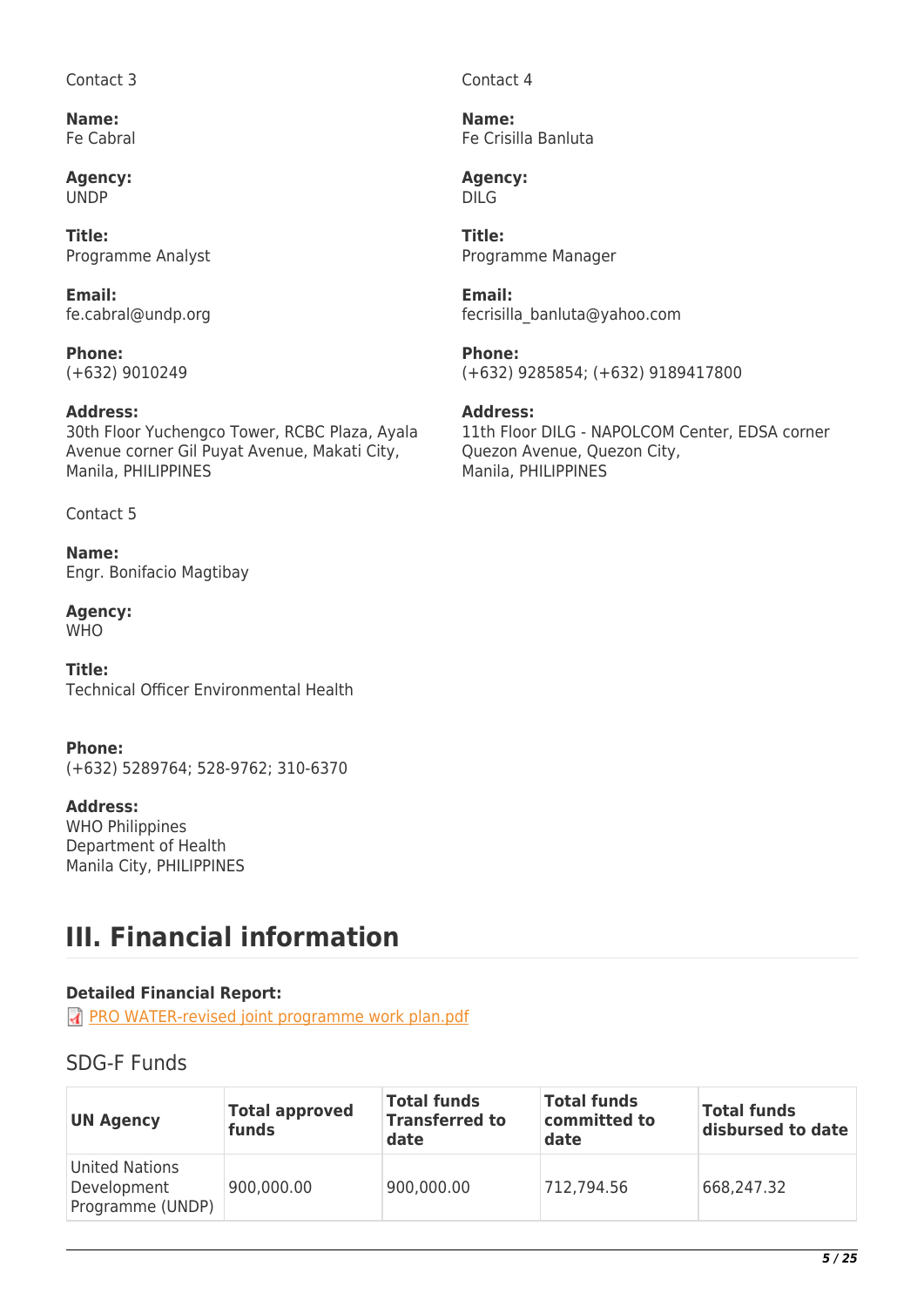| <b>UN Agency</b>                                     | <b>Total approved</b><br>funds | <b>Total funds</b><br><b>Transferred to</b><br>date | <b>Total funds</b><br>committed to<br>date | <b>Total funds</b><br>disbursed to date |
|------------------------------------------------------|--------------------------------|-----------------------------------------------------|--------------------------------------------|-----------------------------------------|
| <b>United Nations</b><br>Children's Fund<br>(UNICEF) | 400,000.00                     | 400,000.00                                          | 82,350.00                                  | 32,496.48                               |
| World Health<br>Organization (WHO)                   | 200,000.00                     | 200,000.00                                          | 197,394.00                                 | 181,572.00                              |

|--|

# Matching Funds

| <b>Name of source</b> | <b>Total approved</b><br>funds | <b>Total funds</b><br><b>Transferred to</b><br>date | <b>Total funds</b><br>committed to<br>date | <b>Total funds</b><br>disbursed to date |
|-----------------------|--------------------------------|-----------------------------------------------------|--------------------------------------------|-----------------------------------------|
| <b>UNDP</b>           | 200,000.00                     | 200,000.00                                          | 101,641.09                                 | 56,118.95                               |
| <b>UNICEF</b>         | 200,000.00                     | 200,000.00                                          | 200,000.00                                 | 200,000.00                              |
| <b>WHO</b>            | 200,000.00                     | 200,000.00                                          | 200,000.00                                 | 200,000.00                              |
| DILG/GPh              | 1,500,000.00                   | 1,500,000.00                                        | 1,500,000.00                               | 1,265,118.08                            |

|  |  | Total | 2,100,000.00 | 2,100,000.00 | 2,001,641.09 | 1,721,237.03 |
|--|--|-------|--------------|--------------|--------------|--------------|
|--|--|-------|--------------|--------------|--------------|--------------|

# **IV. Beneficiaries**

### **Total number of direct beneficiaries to date:**  39400

# Direct Beneficiaries – Breakdown

| <b>Beneficiary type - individual</b> |    |   |    | <b>Total Female Male Comments</b>                                                                                                     |
|--------------------------------------|----|---|----|---------------------------------------------------------------------------------------------------------------------------------------|
| Farmers                              |    |   |    |                                                                                                                                       |
| Entrepreneurs                        | 46 | 9 | 37 | Participants who attended the SanMark<br>training in Northern Samar; participants<br>who attended the mason's training in<br>Masbate. |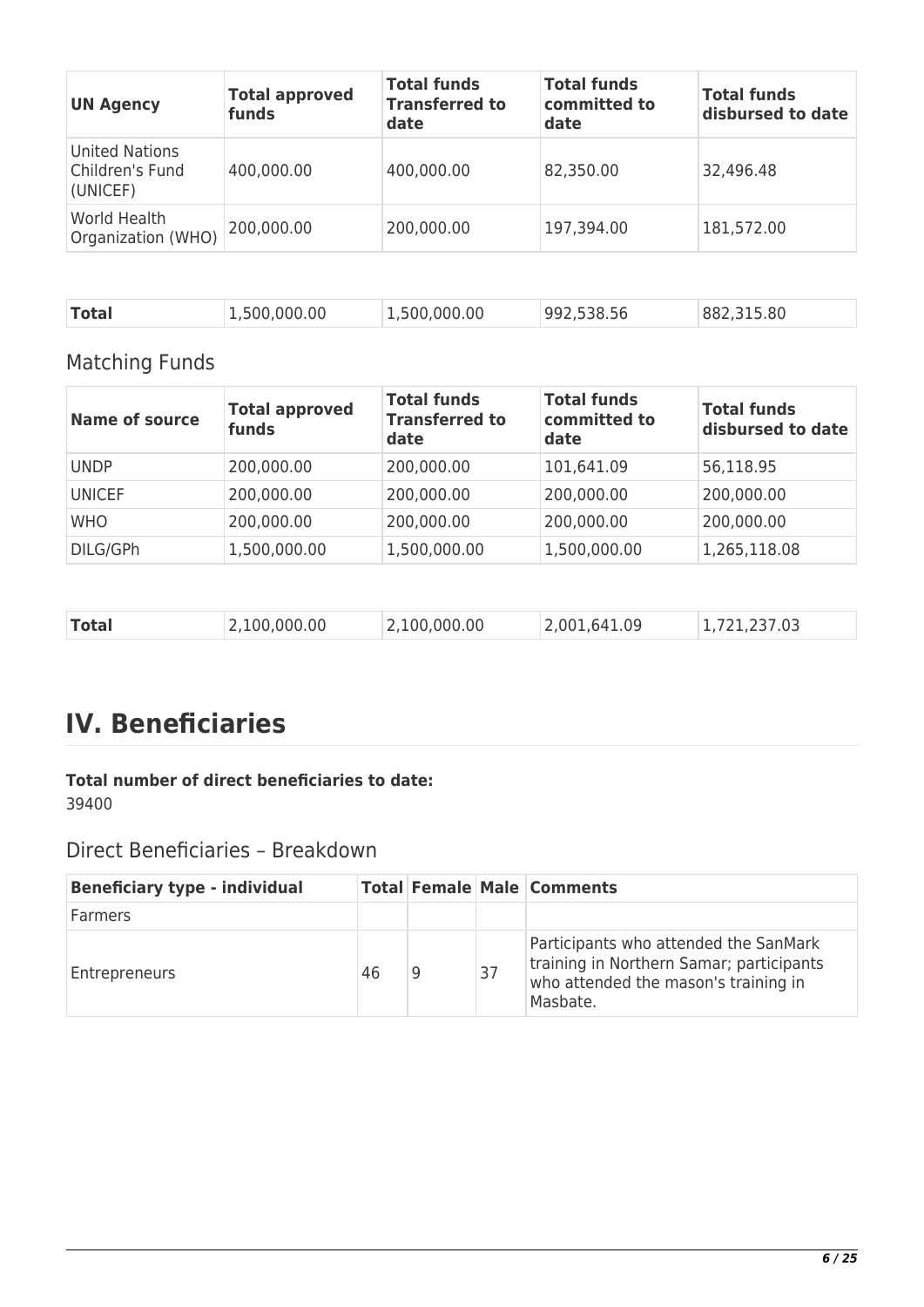| Civil servants/government                      | 502 | 249         | 253   | Participants who attended the workshops<br>and training (SanMark, PhATS orientation)<br>in Northern Samar and Camarines Norte;<br>participants who attended the Sanitation<br>Learning Tour in Masbate;<br>provincial/municipal officials who were<br>trained on PhATS in Masbate; DSWD/DepEd<br>and LGU personnel trained on WASH in<br>ECCD, including orientation on PhATS, in<br>Masbate; participants in the learning<br>exchange visit between Masbate and<br>Saranggani provinces; participants who<br>joined municipal orientations on the use of<br>voucher system in WASH; participants to<br>the iWaSH Sector Planning in Mapanas,<br>Bobon, Capalonga, and Basud |
|------------------------------------------------|-----|-------------|-------|------------------------------------------------------------------------------------------------------------------------------------------------------------------------------------------------------------------------------------------------------------------------------------------------------------------------------------------------------------------------------------------------------------------------------------------------------------------------------------------------------------------------------------------------------------------------------------------------------------------------------------------------------------------------------|
| Indigenous                                     |     |             |       |                                                                                                                                                                                                                                                                                                                                                                                                                                                                                                                                                                                                                                                                              |
| Children                                       |     | 5,428 2,713 | 2,715 | Children participating in group hygiene<br>activities in schools and daycare centres as<br>part of WASH in schools/ECCD programme<br>in Masbate; Children participating in the<br>development of iWaSH Community Murals                                                                                                                                                                                                                                                                                                                                                                                                                                                      |
| Youth                                          |     |             |       |                                                                                                                                                                                                                                                                                                                                                                                                                                                                                                                                                                                                                                                                              |
| Other 1 (Barangay<br>leaders/members/CSO reps) |     | 1,869 1,454 | 415   | Participants who attended the SanMark<br>training in Northern Samar; members of<br>Parent-Teacher Associations (PTAs) and<br>Parent Group Organisations (PGOs), and<br>other barangay members, who attended<br>orientations in WASH in schools and Early<br>Childhood Care and Development<br>(ECCD)/daycare centres; number of<br>daycare workers who were trained on the<br>use of WASH in ECCD manual; Participants<br>to the community organizing/social<br>preparation activities in Mapanas and<br>Bobon; Participants to the development of<br><b>iWaSH Community Murals</b>                                                                                          |
| <b>Total</b>                                   |     | 7,845 4,425 | 3,420 |                                                                                                                                                                                                                                                                                                                                                                                                                                                                                                                                                                                                                                                                              |

| <b>Beneficiary type - institutional</b> |      | <b>Total Comments</b>                                                                                                                                                                                                                                                                                                                                                                                                                                 |
|-----------------------------------------|------|-------------------------------------------------------------------------------------------------------------------------------------------------------------------------------------------------------------------------------------------------------------------------------------------------------------------------------------------------------------------------------------------------------------------------------------------------------|
| <b>SME<sub>s</sub></b>                  |      |                                                                                                                                                                                                                                                                                                                                                                                                                                                       |
| Cooperatives                            |      |                                                                                                                                                                                                                                                                                                                                                                                                                                                       |
| Government/municipal organizations      | 8.00 | Participation to workshops and trainings (SanMark, PhATS<br>orientation) in Northern Samar and Camarines Norte,<br>Sanitation Learning Tour in Masbate, WASH in ECCD,<br>learning exchange visit between Masbate and Saranggani<br>provinces, municipal orientations on the use of voucher<br>system in WASH, iWaSH Sector Planning in Mapanas,<br>Bobon, Capalonga, and Basud, and iWaSH Community<br>Murals in Siayan, Aroroy, Basud and Capalonga. |
| Private sector                          |      |                                                                                                                                                                                                                                                                                                                                                                                                                                                       |
| Community-based organizations           |      |                                                                                                                                                                                                                                                                                                                                                                                                                                                       |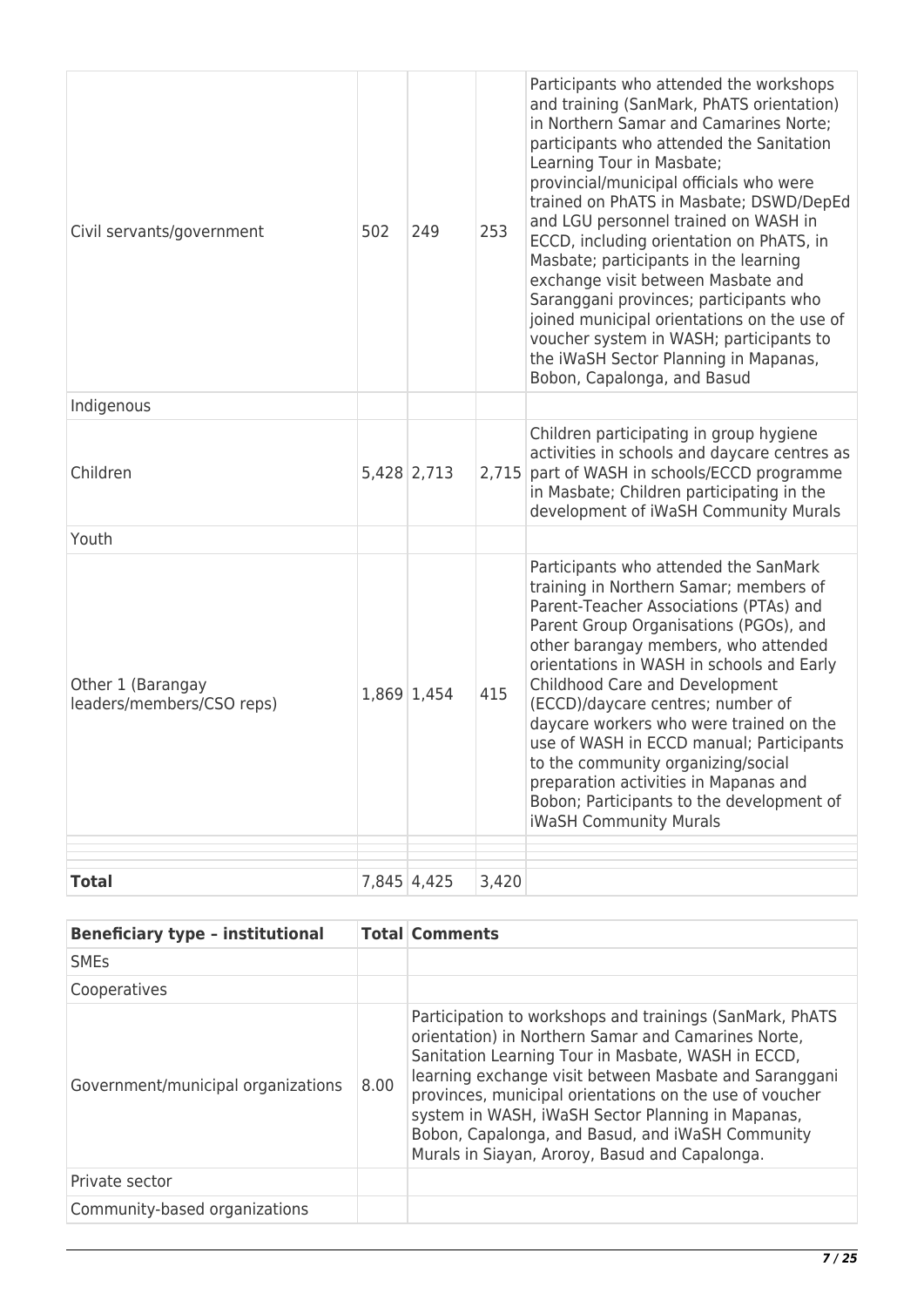| <b>NGOs</b>          |    |                                                                                                                                                                                                                                                                                                                                                                                                                                                       |
|----------------------|----|-------------------------------------------------------------------------------------------------------------------------------------------------------------------------------------------------------------------------------------------------------------------------------------------------------------------------------------------------------------------------------------------------------------------------------------------------------|
| <b>Regional Hubs</b> |    | Participation to workshops and trainings (SanMark, PhATS<br>orientation) in Northern Samar and Camarines Norte,<br>Sanitation Learning Tour in Masbate, WASH in ECCD,<br>learning exchange visit between Masbate and Saranggani<br>provinces, municipal orientations on the use of voucher<br>system in WASH, iWaSH Sector Planning in Mapanas,<br>Bobon, Capalonga, and Basud, and iWaSH Community<br>Murals in Siayan, Aroroy, Basud and Capalonga. |
| <b>Schools</b>       | 19 | Participation in group hygiene activities in schools and<br>daycare centers as part of WASH in schools/ECCD<br>programme in Masbate and development of iWASH<br><b>Community Murals</b>                                                                                                                                                                                                                                                               |
| <b>Total</b>         | 30 |                                                                                                                                                                                                                                                                                                                                                                                                                                                       |

# Indirect Beneficiaries – Breakdown

| <b>Beneficiary type - individual</b> | <b>Total</b> | <b>Female</b> | <b>Male</b> | <b>Comments</b> |
|--------------------------------------|--------------|---------------|-------------|-----------------|
| Farmers                              |              |               |             |                 |
| Entrepreneurs                        |              |               |             |                 |
| Civil servants/government            |              |               |             |                 |
| Indigenous                           |              |               |             |                 |
| Children                             |              |               |             |                 |
| Youth                                |              |               |             |                 |
|                                      |              |               |             |                 |
|                                      |              |               |             |                 |
|                                      |              |               |             |                 |
|                                      |              |               |             |                 |
| <b>Total</b>                         |              |               |             |                 |

| <b>Beneficiary type - institutional</b> | <b>Total</b> | <b>Comments</b> |
|-----------------------------------------|--------------|-----------------|
| <b>SMEs</b>                             |              |                 |
| Cooperatives                            |              |                 |
| Government/municipal organizations      |              |                 |
| Private sector                          |              |                 |
| Community-based organizations           |              |                 |
| <b>NGOs</b>                             |              |                 |
|                                         |              |                 |
|                                         |              |                 |
| <b>Total</b>                            |              |                 |

# **V. Joint Programme Progress**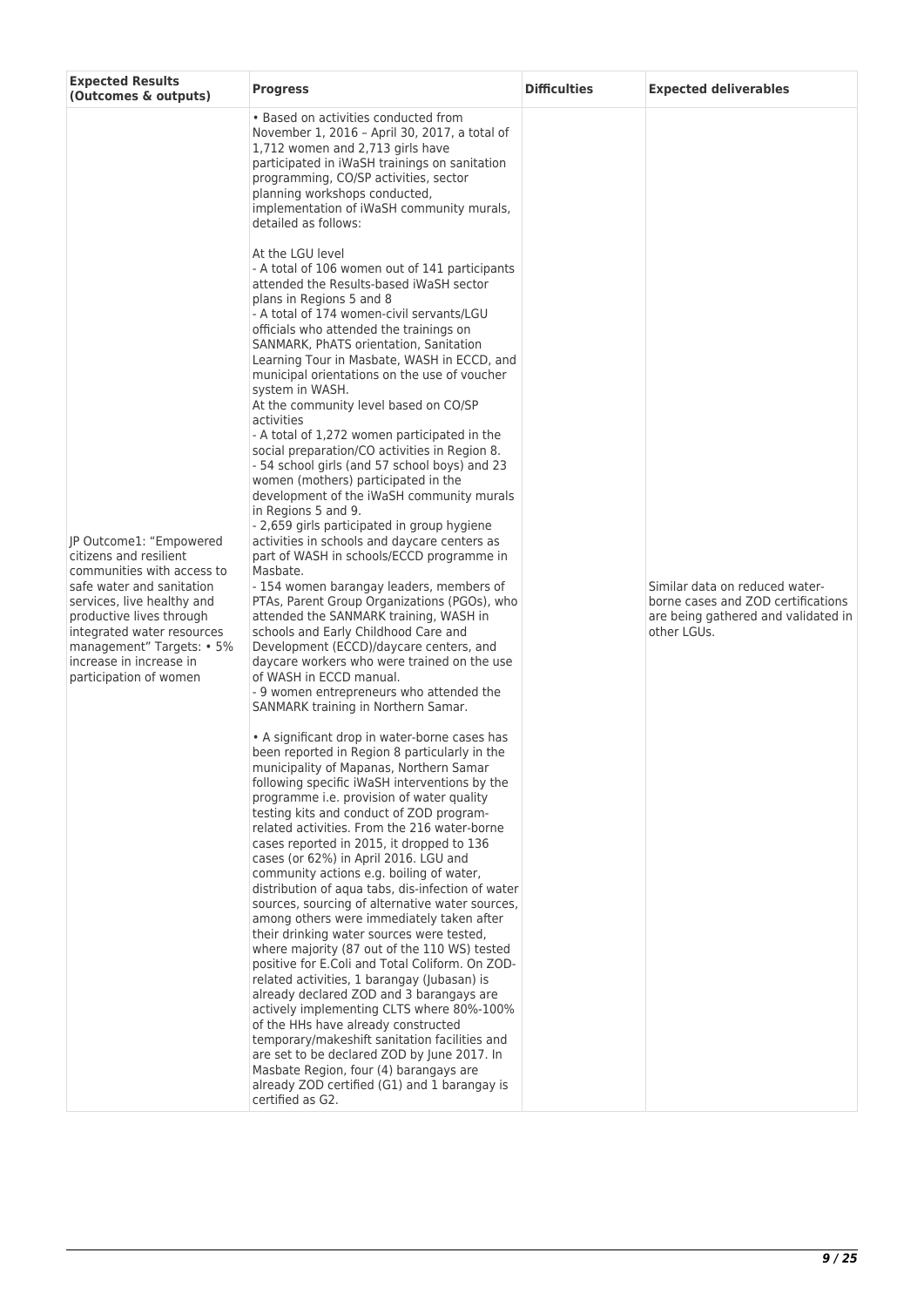| <b>Expected Results</b><br>(Outcomes & outputs)                                                                                                                                                                                                                                           | <b>Progress</b>                                                                                                                                                                                                                                                                                                                                                                                                                                                                                                                                                                                                                                                                                                                                                                                                                                                                                                                                                                                                                                                                                                                                                                                                                                                                                                                                                                                                                                                                                                                                                                                              | <b>Difficulties</b> | <b>Expected deliverables</b>                                                                                                                                                                                                                                                                                                                                               |
|-------------------------------------------------------------------------------------------------------------------------------------------------------------------------------------------------------------------------------------------------------------------------------------------|--------------------------------------------------------------------------------------------------------------------------------------------------------------------------------------------------------------------------------------------------------------------------------------------------------------------------------------------------------------------------------------------------------------------------------------------------------------------------------------------------------------------------------------------------------------------------------------------------------------------------------------------------------------------------------------------------------------------------------------------------------------------------------------------------------------------------------------------------------------------------------------------------------------------------------------------------------------------------------------------------------------------------------------------------------------------------------------------------------------------------------------------------------------------------------------------------------------------------------------------------------------------------------------------------------------------------------------------------------------------------------------------------------------------------------------------------------------------------------------------------------------------------------------------------------------------------------------------------------------|---------------------|----------------------------------------------------------------------------------------------------------------------------------------------------------------------------------------------------------------------------------------------------------------------------------------------------------------------------------------------------------------------------|
| Output 1.1 Structures and<br>mechanisms for safe water.<br>sanitation, and hygiene<br>harmonized and strengthened<br>along sector issues relating to<br>CCA/DRR, PPP and Gender and<br>Women Empowerment<br>(GEWE). Targets: • 10 LGUs<br>adopting the iWaSH<br>framework based on LGU re | • 10 LGUs have adopted the iWaSH<br>Framework evidenced in their support to the<br>joint implementation of the programme thru<br>LGUs' counterpart funding, creation and<br>institutionalization of the iWaSH Councils and<br>iWaSH Teams, and passage of LGU local<br>policies e.g. SB resolutions and/or ordinances<br>on WASH e.g. ZOD, formulation of sector<br>plans, adoption of iWaSH targets and<br>requirements in their AIPs, CDPs, and CLUPs.<br>• 6 LGUs (Bobon, Mapanas, Capalonga, Basud,<br>Siayan & Sindangan) have established<br>harmonized structures for iWaSH thru the<br>creation of the iWaSH Councils and iWaSH<br>Teams. It was further institutionalized thru the<br>passage of SB resolutions or ordinances that<br>detail the membership composition &<br>structure with defined roles;<br>• At the barangay/community level, 7<br>barangay iWaSH associations (iBWASAs) have<br>been organized in the municipalities of Siayan<br>& Sindangan while initial social preparation<br>and community organizing activities have<br>been conducted in Mapanas and Bobon.                                                                                                                                                                                                                                                                                                                                                                                                                                                                                                              |                     | Remaining deliverable includes:<br>• Establish iBWASAs for the<br>municipalities of Mapanas, Bobon,<br>Basud and Capalonga, and Masbate<br>LGUs                                                                                                                                                                                                                            |
| Output 1.2: Policies, plans,<br>programmes integrating<br>gender responsive and rights-<br>based principles of CCA/DRR<br>and PPP for safe water,<br>sanitation, and hygiene are<br>formulated. Targets: • 6 LGUs<br>with policies formulated for<br>iWaSH that mainstreams CCA,<br>DRR a | • 8 LGUs (Municipality of Sindangan, Siayan,<br>Mapanas, Bobon, Basud, Capalonga, Milagros,<br>and Monreal) have policies formulated for<br>iWaSH (that mainstreams CCA, DRR and<br>GEWE) which include the following:<br>□ Mapanas, NS - Barangay ordinances on<br>ZOD, SB Resolution on the formation of the<br>iWaSH Council and Team;<br>$\Box$ Bobon, NS - LGU ordinance on the formation<br>of the iWaSH Council and Team; Executive<br>Order for the implementation of the ordinance<br>□ Siayan, ZDN - SB Resolution for the<br>formation of the iWaSH Council and Team;<br>$\Box$ Sindangan, ZDN - SB Resolution for the<br>formation of the iWaSH Council and Team<br>□ Basud. CN - LGU ordinance on the formation<br>of the iWaSH Council and Team<br>$\Box$ Capalonga, CN - LGU ordinance on the<br>formation of the iWaSH Council and Team<br>$\Box$ Milagros, Masbate – LGU ordinance on Zero<br>Open Defecation (ZOD)<br>□ Monreal, Masbate - LGU ordinance on Zero<br>Open Defecation (ZOD)<br>• 10 LGUs (target of 6 plus 4 Masbate LGUs)<br>have formulated their Results-based LGU<br>iWaSH Sector Plans, with a total of<br>Php571.69M targeted investments for iWaSH<br>in the next 5-10 years, broken down as<br>follows:<br>- Php 506.22M for Water Supply<br>- Php 41.05M for Sanitation and Hygiene<br>- Php 24.41M for capacity development<br>activities on iWaSH, communications &<br>advocacy on iWaSH, M&E activities, water<br>permit application, etc.<br>• 2 LGUs (Municipality of Siayan and<br>Sindangan) have integrated iWaSH outcomes,<br>outputs, and in their CLUPs. |                     | Remaining deliverables include:<br>. Finalization/packaging of the LGU<br>iWaSH Sector Plans by LGU and the<br><b>Regional Hubs</b><br>• Passage of resolutions/ordinances<br>for the implementation of the<br>sector plans and/or integration of<br>iWaSH outcomes, outputs, and<br>activities in the AIP<br>• Local policy formulation on ZOD<br>for Basud and Capalonga |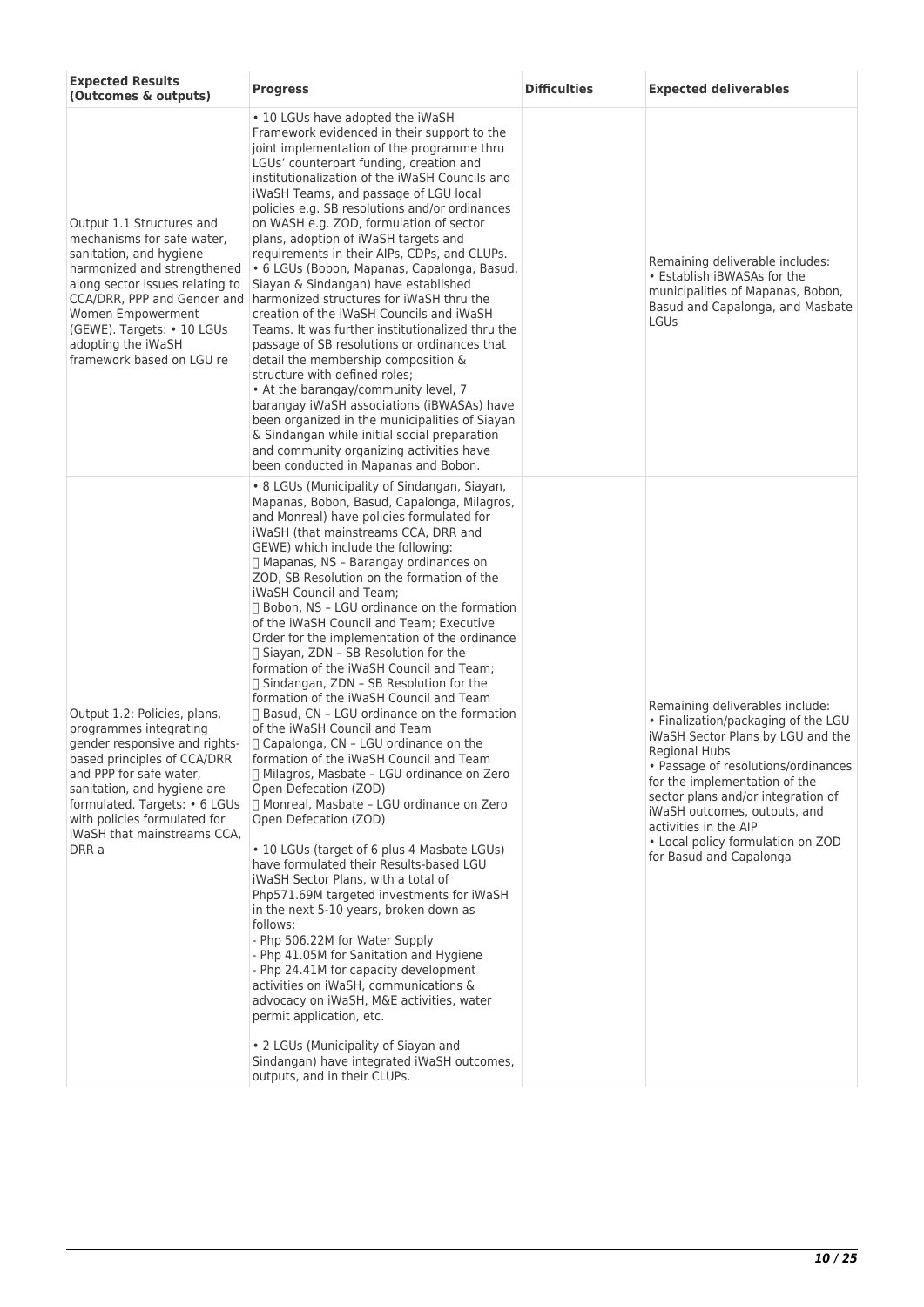| <b>Expected Results</b><br>(Outcomes & outputs)                                                                                                                                                                                                                                          | <b>Progress</b>                                                                                                                                                                                                                                                                                                                                                                                                                                                                                                                                                                                                                                                                                                                                                                                                                                                                                                                                                                                                                                                                                                                                                                                                                                                                                           | <b>Difficulties</b> | <b>Expected deliverables</b>                                                                                                                                                                                                                                                                                                                                                                                                                                                                                                                                                                                                                                                                                                                                                                                 |
|------------------------------------------------------------------------------------------------------------------------------------------------------------------------------------------------------------------------------------------------------------------------------------------|-----------------------------------------------------------------------------------------------------------------------------------------------------------------------------------------------------------------------------------------------------------------------------------------------------------------------------------------------------------------------------------------------------------------------------------------------------------------------------------------------------------------------------------------------------------------------------------------------------------------------------------------------------------------------------------------------------------------------------------------------------------------------------------------------------------------------------------------------------------------------------------------------------------------------------------------------------------------------------------------------------------------------------------------------------------------------------------------------------------------------------------------------------------------------------------------------------------------------------------------------------------------------------------------------------------|---------------------|--------------------------------------------------------------------------------------------------------------------------------------------------------------------------------------------------------------------------------------------------------------------------------------------------------------------------------------------------------------------------------------------------------------------------------------------------------------------------------------------------------------------------------------------------------------------------------------------------------------------------------------------------------------------------------------------------------------------------------------------------------------------------------------------------------------|
| Output 1.3: LGUs' AIP budgets<br>for safe water, sanitation, and<br>hygiene includes allocations<br>for gender and CCA/DRR.<br>Targets: • 6 LGUs with AIP<br>budgets for safe water,<br>sanitation, and hygiene<br>includes allocations for gender<br>and CCA/DRR.                       | • 3 LGUs (Municipality of Mapanas, Siayan and<br>Sindangan) have included iWaSH targets and<br>investment requirements in their AIPs and<br>CDPs.<br>• All 10 (6 plus 4 Masbate) LGUs are<br>committed to expend 10% counterpart fund<br>for sanitation based on SALINTUBIG<br>allocations as indicated in the MOA with the<br>DILG. Municipalities of Mapanas and Bobon<br>have been trained in Sanitation Marketing,<br>where construction of low cost sanitation<br>options are targeted in the priority<br>sites/barangays.                                                                                                                                                                                                                                                                                                                                                                                                                                                                                                                                                                                                                                                                                                                                                                           |                     | Remaining deliverable includes:<br>• 3 LGUs (Municipality of Basud,<br>Capalonga, Bobon) to include<br>iWaSH targets and investment<br>requirements in their AIPs and<br>CDPs.                                                                                                                                                                                                                                                                                                                                                                                                                                                                                                                                                                                                                               |
| Output 1.4: CSOs engage and<br>participate in policy making,<br>planning, budgeting and<br>monitoring for integrated safe<br>water sanitation and hygiene.<br>Targets: • No. of CSOs<br>participating in policy making,<br>planning, budgeting and<br>monitoring for integrated safe     | • 5 RHub-member CSOs continue to lead in<br>the implementation of programme activities<br>e.g. monitoring of iWaSH/SALINTUBIG<br>projects, community organizing,<br>communications and advocacy activities on<br>iWaSH, among others, at the local level: Social<br>Action Center (SAC) Region 5, Coalition for<br>Bicol Development (CBD), Center for the<br>Development of Sustainable Communities for<br>Social Progress (CDSP), Zamboanga - Basilan<br>Development Alliance (ZABIDA); Social Action<br>Center (SAC) Region 9.<br>• Substantial programme support is also being<br>extended by 4 local/international NGOs e.g.<br>Relief International (RI), Action against Hunger<br>(ACF), Community Health Solutions and<br>Innovations (CHSI) in Masbate sites thru<br>UNICEF in their sanitation and hygiene<br>programs.                                                                                                                                                                                                                                                                                                                                                                                                                                                                         |                     | Expected deliverables from the<br>RHub-CSOs:<br>• Conduct of regular monitoring<br>activities for the iWaSH InfraDev<br>and CO activities:<br>• Organization of iBWASAs monitors<br>in the priority sites/barangays in<br>Regions 5 and 8, and integrity<br>monitors for the 3 regions;<br>• Consultation/planning workshops<br>with LGUs to integrate iWaSH<br>targets/outcomes/outputs in the<br>AIPs, CDPs, and CLUPs of remaining<br>target LGUs Regions 5 and 8;<br>• Conduct of capacity development<br>assistance to LGUs i.e. sanitation<br>programming, water safety<br>planning, CO/SP, etc.<br>• (At the PMO level) Conduct of<br>Perception Survey to assess the<br>level of satisfaction of CSOs on<br>policy making, planning, budgeting<br>and monitoring on iWaSH.<br>Scheduled in May 2017. |
| Output 1.5: Women and girls<br>organized to engage with<br>CSOs and LGUs in policy<br>making, planning, budgeting<br>and monitoring for integrated<br>safe water sanitation and<br>hygiene. Targets: • No. of<br>women and girls organized •<br>No. of organized women and<br>girls repo | · To date, 371 women have been engaged in<br>the programme through various community<br>organizing and social preparation, and<br>communications and advocacy activities in<br>Regions 8 and 9.<br>• A major result of the said intervention is the<br>7 organized iBWASAs where 47 women were<br>elected as BOD officers in the municipalities of<br>Siayan and Sindangan in Region 9:<br>□ Barangay Balok, Siayan - 14 elected BOD<br>and officers, where 6 of these elected officers<br>are women<br>□ Barangay Datagan, Siayan - 14 elected BOD<br>and officers, where 7 are women officers<br>Barangay Munoz, Siayan - 14 elected BOD<br>and officers, where 5 are women officers<br>Barangay Seriac, Siayan - 14 elected BOD<br>and officers, where 7 are women officers<br>□ Barangay Misok, Sindangan - 14 elected<br>BOD and officers, where 8 are women officers<br>□ Barangay Lawis, Sindangan - 14 elected<br>BOD and officers, where 7 are women officers<br>□ Barangay Bago, Sindangan - 14 elected BOD<br>and officers, where 7 are women officers<br>• A total of 78 women have participated in the<br>development of iWaSH Community Murals in<br>the municipalities of Siayan, Sindangan,<br>Aroroy, Basud and Capalonga as part of the JP<br>advocacy on iWaSH at the community level. |                     | Remaining deliverables:<br>• Additional women (and girls)<br>organized for iWaSH through the<br>iBWASAs and integrity groups in<br>Regions 5, 8, and 9 as part of the<br>CO/SP activities being led by the<br>Regional Hubs.<br>• (At the PMO level) Conduct of<br>Perception Survey/Rapid<br>Assessment on women and girls in<br>organized iBWASAs and integrity<br>groups to assess their participation<br>in policy making, planning,<br>budgeting and monitoring for<br>iWaSH. Scheduled in May 2017.<br>• Conduct of iWaSH community<br>murals development in<br>municipalities of (Region 8)<br>Mapanas and Bobon, (Region 5)<br>Milagros, Monreal, Cawayan,<br>(Region 9) Sindangan for additional<br>3 barangays and Siayan for 3<br>additional barangays                                            |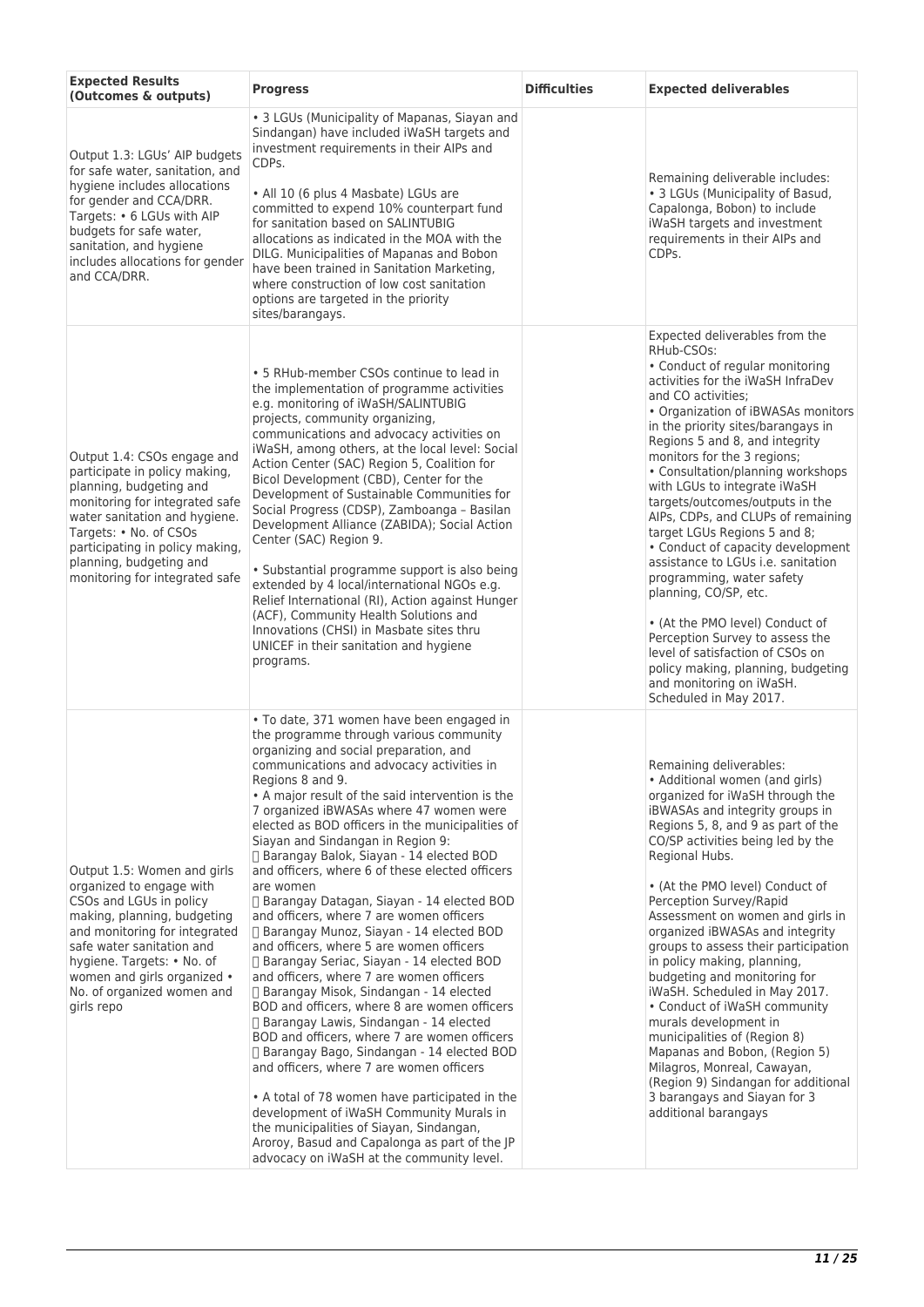| <b>Expected Results</b><br>(Outcomes & outputs)                                                                                                                                                                                                                                          | <b>Progress</b>                                                                                                                                                                                                                                                                                                                                                                                                                                                                                                                                                                                                                                                                                                                                                                                                                                                                                                                                                                                                                                                                                                                                                                                                                                                                                                                                                                                                                                                                                        | <b>Difficulties</b>                                                                                                                                                                                                                                                                                                                                                                                                                                                                                                                                     | <b>Expected deliverables</b>                                                                                                                                                                                                                                                                                                                                                                                                                                                                                                                                                                                                                                                                                                                                                                                                                                                                                                                                                                    |
|------------------------------------------------------------------------------------------------------------------------------------------------------------------------------------------------------------------------------------------------------------------------------------------|--------------------------------------------------------------------------------------------------------------------------------------------------------------------------------------------------------------------------------------------------------------------------------------------------------------------------------------------------------------------------------------------------------------------------------------------------------------------------------------------------------------------------------------------------------------------------------------------------------------------------------------------------------------------------------------------------------------------------------------------------------------------------------------------------------------------------------------------------------------------------------------------------------------------------------------------------------------------------------------------------------------------------------------------------------------------------------------------------------------------------------------------------------------------------------------------------------------------------------------------------------------------------------------------------------------------------------------------------------------------------------------------------------------------------------------------------------------------------------------------------------|---------------------------------------------------------------------------------------------------------------------------------------------------------------------------------------------------------------------------------------------------------------------------------------------------------------------------------------------------------------------------------------------------------------------------------------------------------------------------------------------------------------------------------------------------------|-------------------------------------------------------------------------------------------------------------------------------------------------------------------------------------------------------------------------------------------------------------------------------------------------------------------------------------------------------------------------------------------------------------------------------------------------------------------------------------------------------------------------------------------------------------------------------------------------------------------------------------------------------------------------------------------------------------------------------------------------------------------------------------------------------------------------------------------------------------------------------------------------------------------------------------------------------------------------------------------------|
| Output 1.6. Social contracts<br>for safe water, sanitation and<br>hygiene are forged between                                                                                                                                                                                             | For Region 9 LGUs (Siayan and Sindangan):<br>• RHub 9 closely coordinates with the LGU on<br>upcoming CO/SP activities in preparation for<br>the formulation of social contracts or Localized<br>Customer Service Codes for the organized<br>iBWASAs in the municipalities.                                                                                                                                                                                                                                                                                                                                                                                                                                                                                                                                                                                                                                                                                                                                                                                                                                                                                                                                                                                                                                                                                                                                                                                                                            |                                                                                                                                                                                                                                                                                                                                                                                                                                                                                                                                                         | • 6 Localized Customer Service<br>Codes (LCSCs) based on the<br>organized iBWASAs in Regions 5, 8<br>and $9.$                                                                                                                                                                                                                                                                                                                                                                                                                                                                                                                                                                                                                                                                                                                                                                                                                                                                                   |
| community water users and<br>providers. Targets: • 6 social<br>contracts for iWaSH<br>formulated, implemented, and<br>monitored                                                                                                                                                          | For Region 8 (Mapanas and Bobon):<br>• RHub 8 has conducted initial CO work<br>(barangay entries) to orient barangay<br>recipients of the iWaSH SALINTUBIG facility<br>and tap on potential barangay leaders to<br>compose the iBWASA. Activities for the<br>formulation of social contracts will also be part<br>of the on-going CO work.                                                                                                                                                                                                                                                                                                                                                                                                                                                                                                                                                                                                                                                                                                                                                                                                                                                                                                                                                                                                                                                                                                                                                             |                                                                                                                                                                                                                                                                                                                                                                                                                                                                                                                                                         | • The Regional WATSAN Hubs<br>continue to lead in the CO and SP<br>work to organize local iWaSH<br>associations, and assist the LGU in<br>the formulation of the LCSCs, and<br>monitor and report on the progress<br>of its implementation.                                                                                                                                                                                                                                                                                                                                                                                                                                                                                                                                                                                                                                                                                                                                                     |
| Output 2.1: Integrated safe<br>water, sanitation and hygiene<br>systems demonstrated,<br>accepted and adopted by<br>LGUs and communities for<br>households, health centers,<br>schools and public spaces.<br>Targets: 6 LGUs . 4,000<br>households in at least 12<br>Barangays connected | • 2 LGUs have on-going construction of Level<br>II iWaSH System/facilities (SALINTUBIG)<br>covering a total of 2,746 HHs in the following<br>barangays:<br>Municipality of Siayan, Zamboanga Del Norte<br>□ Barangay Balok with 275 HHs<br>Barangay Muñoz with 196 HHs<br>Barangay Seriac with 184 HHs<br>□ Barangay Datangan with HHs<br>□ Barangay Diongan with 484 HHs<br>Municipality of Bobon<br>□ Barangay Sta. Clara wit 610 HHs<br>□ Barangay San Juan with 156 HHs<br>□ Barangay Gen. Lucban with 297 HHs<br>□ Barangay Salvacion with 544 HHs<br>• SANMARK/Low cost sanitation technologies<br>have been introduced to 2 LGUs in Northern<br>Samar through actual trainings conducted in<br>the project sites/barangays. Moreover, LGUs<br>continue to implement the Community-led<br>Total Sanitation (CLTS) Approach through the<br>developed ZOD-Action Plans with the<br>commitment to end open defecation before<br>the end of the programme. A sanitation and<br>hygiene learning tour/knowledge exchange<br>was conducted for Region 5 LGUs (Capalonga<br>and Basud, Camarines Norte) to learn from<br>the experiences of the Masbate LGUs on<br>sanitation programming within an iWaSH<br>approach. This was followed by an orientation-<br>workshop on Phased Approach to Total<br>Sanitation (PhATS) that provided a detailed<br>quidance to partner LGUs in consolidating<br>initiatives on ZOD and other aspects, while<br>scaling up at the municipal and provincial<br>levels. | LGUs' slow<br>compliance on the<br><b>SALINTUBIG</b><br>requirements and<br>subsequent<br>revisions to the<br>Detailed<br><b>Engineering Design</b><br>and the lack of<br>and/or insufficient<br>water supply from<br>targeted/potential<br>sources have<br>caused substantial<br>delays in the<br>infrastructure<br>development. But<br>based on the<br>released<br><b>SALINTUBIG</b><br>allocations, the JP<br>will be able to<br>increase coverage<br>of 51,735<br>beneficiaries in the<br>10 target LGUs,<br>to be completed by<br>the end of 2017. | • Remaining LGUs (Mapanas,<br>Sindangan, Capalonga, Basud, and<br>Masbate LGUs) with iWaSH<br>Infrastructure development are<br>either enhancing the DED based on<br>the technical recommendations or<br>on its procurement stage and will<br>begin construction between May-<br>June 2017.<br>• Regional WATSAN Hubs to<br>conduct close monitoring of the<br>infrastructure development in the<br>LGUs, and continue to assist LGUs<br>complete the SALINTUBIG<br>requirements for remaining LGUs.<br>• RHub and LGU Trainings on Water<br>Safety Planning to complement on-<br>going and future iWaSH<br>infrastructure development in the<br>municipalities in Regions 5, 8, and<br>9.<br>• UNICEF with RHubs continue with<br>the CLTS triggering in WASH-<br>Nutrition and PRO-WATER sites, and<br>post-triggering<br>activities/monitoring; capacity-<br>which are estimated building on C4D; expanding WASH<br>in schools and day care centres;<br>and organizing groups on<br>SANMARK. |
| Output 2.2. PPPs<br>forged/created for the<br>implementation of integrated<br>safe water, sanitation and<br>hygiene systems approach<br>between LGUs and private<br>partners. Targets: • 4 PPPs<br>(Private Sector Participation)                                                        | · Potential PPPs have been identified i.e.<br>possible partnerships with local<br>suppliers/service providers, microfinancing<br>institutions, etc. on sanitation and hygiene<br>interventions.<br>• Partnership(s) with microfinancing<br>institutions and sanitation entrepreneurs in<br>the target LGUs through UNICEF. A 2-day<br>learning event is planned in June 2017 to<br>establish said PPPs.<br>• Partnership with water.org is being explored<br>to provide LGU access to microfinancing for<br>WASH.<br>• Consultation/dialogue with the Maynilad<br>Water Academy is planned on May 2, 2017 to<br>discuss details of PPP in terms of capacity<br>development assistance on iWaSH                                                                                                                                                                                                                                                                                                                                                                                                                                                                                                                                                                                                                                                                                                                                                                                                         |                                                                                                                                                                                                                                                                                                                                                                                                                                                                                                                                                         | • 4 PPPs for iWaSH established                                                                                                                                                                                                                                                                                                                                                                                                                                                                                                                                                                                                                                                                                                                                                                                                                                                                                                                                                                  |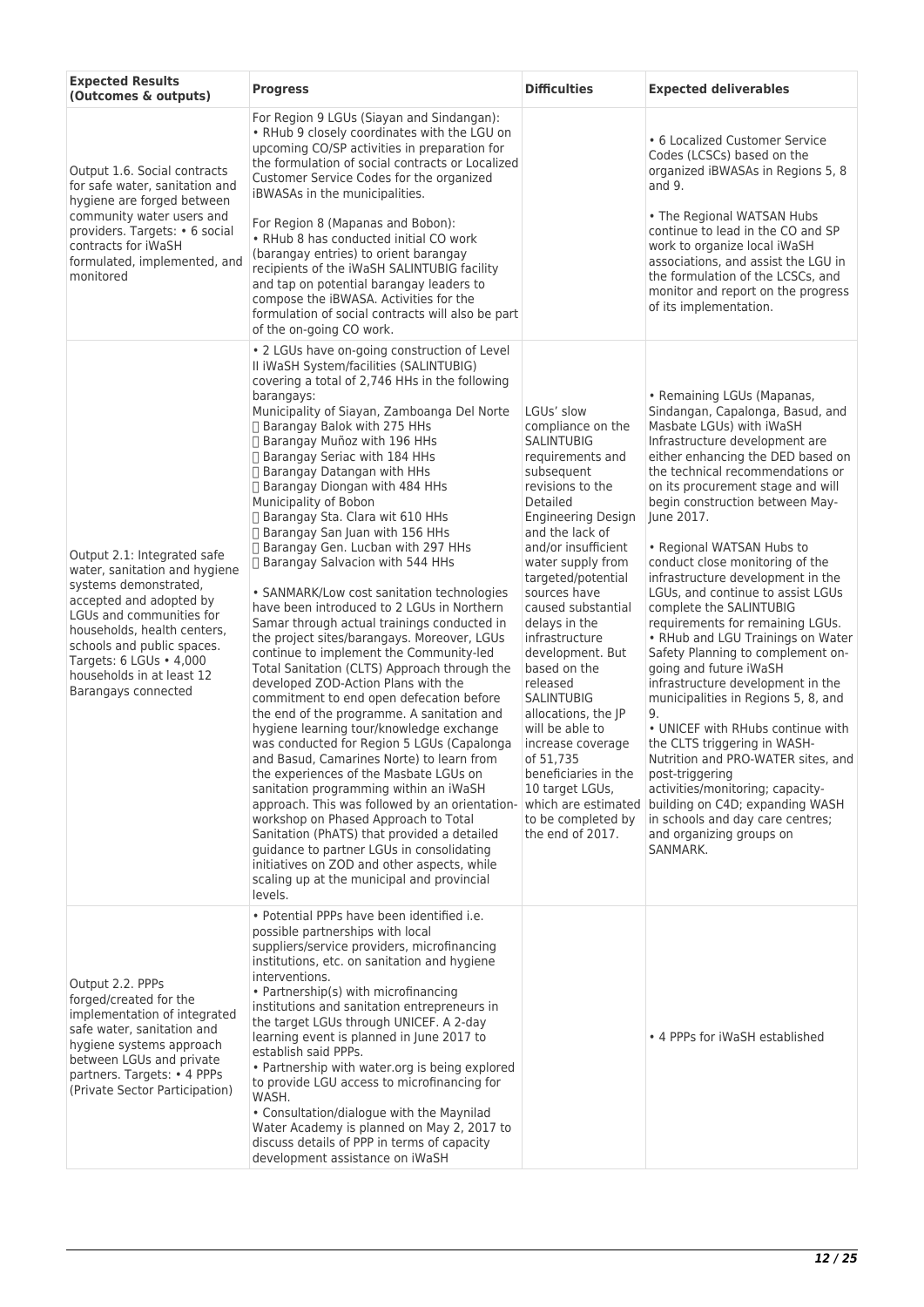| <b>Expected Results</b><br>(Outcomes & outputs)                                                                                                                                                                                                                                          | <b>Progress</b>                                                                                                                                                                                                                                                                                                                                                                                                                                                                                                                                                                                                                                                                                                                                                                                                                                                                                                                                                                                                                                                                                                                                                                                                                                                                                                                                                                                                                                                                                                                                                                                                                                                                                                                                                              | <b>Difficulties</b> | <b>Expected deliverables</b>                                                                                                                                                                                                                                                                                                                                                                                                                                                                                                                                                                                                                                                                                                                       |
|------------------------------------------------------------------------------------------------------------------------------------------------------------------------------------------------------------------------------------------------------------------------------------------|------------------------------------------------------------------------------------------------------------------------------------------------------------------------------------------------------------------------------------------------------------------------------------------------------------------------------------------------------------------------------------------------------------------------------------------------------------------------------------------------------------------------------------------------------------------------------------------------------------------------------------------------------------------------------------------------------------------------------------------------------------------------------------------------------------------------------------------------------------------------------------------------------------------------------------------------------------------------------------------------------------------------------------------------------------------------------------------------------------------------------------------------------------------------------------------------------------------------------------------------------------------------------------------------------------------------------------------------------------------------------------------------------------------------------------------------------------------------------------------------------------------------------------------------------------------------------------------------------------------------------------------------------------------------------------------------------------------------------------------------------------------------------|---------------------|----------------------------------------------------------------------------------------------------------------------------------------------------------------------------------------------------------------------------------------------------------------------------------------------------------------------------------------------------------------------------------------------------------------------------------------------------------------------------------------------------------------------------------------------------------------------------------------------------------------------------------------------------------------------------------------------------------------------------------------------------|
| Output 3.1: Regional Hubs<br>provide relevant capacity<br>development interventions on<br>integrated safe water,<br>sanitation and hygiene that<br>are climate change resilient<br>and gender responsive.<br>Targets: • 6 Regional Hubs<br>serving as repositories,<br>disseminators, an | • 3 Regional Hubs are actively engaged and<br>now lead in the project implementation.<br>RHubs have crafted their 2017 AWPs, have<br>been approved and recently, funds have been<br>downloaded to Responsible Partners. Major<br>activities being led by the RHubs include the<br>following:<br>- Organizing of barangay iWaSH associations<br>- Formulation of social contracts among<br>organized barangay iWaSH associations<br>- Implementation of the Local Communications<br>Plans i.e. development of iWaSH Community<br>Murals in target sites<br>- Technical & advisory assistance and<br>monitoring of iWaSH infrastructure<br>development in the target sites<br>- Documentation of models on iWaSH in the<br>target sites<br>- Enhancement and localization of knowledge<br>products on iWaSH e.g. iWaSH Sector Plans,<br>Local Communications Plan, Water Safety<br>Plan, iWaSH training modules, etc.<br>- Project missions, documentation, training<br>and activity designs, planning, preparation,<br>and coordination with LGUs and other local<br>partners have also been carried out by the<br>RHubs.<br>• Starting 2017, the RHub coordinators are<br>now part of the JP Technical Working Group<br>and have already participated in 2 TWG<br>meetings in January and April 2017,<br>respectively.<br>• The RHubs (Regions 5, 8 and 9) were also<br>tapped by DILG as resource persons on iWaSH<br>Sector Planning, Rights-based Governance<br>Trainings and Community Organizing outside<br>of the Joint Programme target sites.<br>• Additional RHUBs (Regions 10, 11 & 12)<br>have been oriented on the iWaSH Approach<br>and learned from the experiences shared by<br>RHubs 5, 8 and 9 during the Knowledge-<br>Exchange activity in December 2016. |                     | • RHubs to continue to lead in the<br>implementation of key activities at<br>the local level:<br>- CO/SP work e.g. organizing of<br>barangay iWaSH associations;<br>formulation of social contracts<br>among organized barangay iWaSH<br>associations<br>- Implementation of the Local<br>Communications Plans i.e.<br>development of iWaSH Community<br>Murals in target sites<br>- Technical & advisory assistance<br>and monitoring of iWaSH<br>infrastructure development in the<br>target sites<br>- Documentation of models on<br>iWaSH in the target sites<br>- Enhancement and localization of<br>knowledge products on iWaSH e.g.<br>iWaSH Sector Plans, Local<br>Communications Plan, Water Safety<br>Plan, iWaSH training modules, etc. |
| Output 3.2: Enhanced learning<br>materials - based on the<br>integrated safe water,<br>sanitation and hygiene<br>systems approach (integrating<br>CCA/DRR, Gender, PPP)<br>Targets: • 1 Integrated Safe<br>Water, Sanitation, and<br>Hygiene Toolbox rolled out to<br>16 Regional Hubs   | • 2 iWaSH Knowledge Products developed:<br>- Guidelines on iWaSH Community Organizing<br>- Guidelines on iWaSH Infra Development (FS,<br>DED)<br>• Training and activity design have been<br>prepared by the PMO to formally roll out the<br>iWaSH Toolbox modules to other regional<br>hubs. This is being funded by the DILG as part<br>of mainstreaming iWaSH in their capacity<br>development program on water supply and<br>sanitation.                                                                                                                                                                                                                                                                                                                                                                                                                                                                                                                                                                                                                                                                                                                                                                                                                                                                                                                                                                                                                                                                                                                                                                                                                                                                                                                                 |                     | Remaining deliverables:<br>• iWaSH Knowledge Products for<br>finalization and packaging in the<br>iWaSH Toolbox by June 2017.<br>• iWaSH Toolbox modules to be<br>rolled out to other RHubs through<br>the conduct of trainings where<br>RHubs 5, 8 and 9 will serve as<br>resource persons/trainors.                                                                                                                                                                                                                                                                                                                                                                                                                                              |
| Output 3.3: Integrated safe<br>water, sanitation and hygiene<br>promoted to LGUs. Targets: •<br>10 LGUs adopting the<br>integrated safe water,<br>of the target areas.                                                                                                                   | • Starting April 2017, iWaSH is promoted to<br>other LGUs through the conduct of the<br>Results-based iWaSH Sector Planning in other<br>SALINTUBIG and BUB LGUs in Regions 1, 2,<br>sanitation and hygiene outside 4A, 4B, 5, 6, NIR, 8, 9, 10, 11 and 12.                                                                                                                                                                                                                                                                                                                                                                                                                                                                                                                                                                                                                                                                                                                                                                                                                                                                                                                                                                                                                                                                                                                                                                                                                                                                                                                                                                                                                                                                                                                   |                     | • Development of a webinar<br>course/module on iWaSH through a<br>partnership with Local Government<br>Academy by June 2017 to further<br>promote iWaSH to other LGUs<br>• Replication of iWaSH<br>interventions e.g. sector planning,<br>community organizing, etc. to<br>target LGUs in Regions 10, 11, and<br>12 under the Goal WASH/iWaSH<br>Governance program.                                                                                                                                                                                                                                                                                                                                                                               |

# Cross-cutting issues

How has the JP addressed during the reporting period (please provide concrete actions):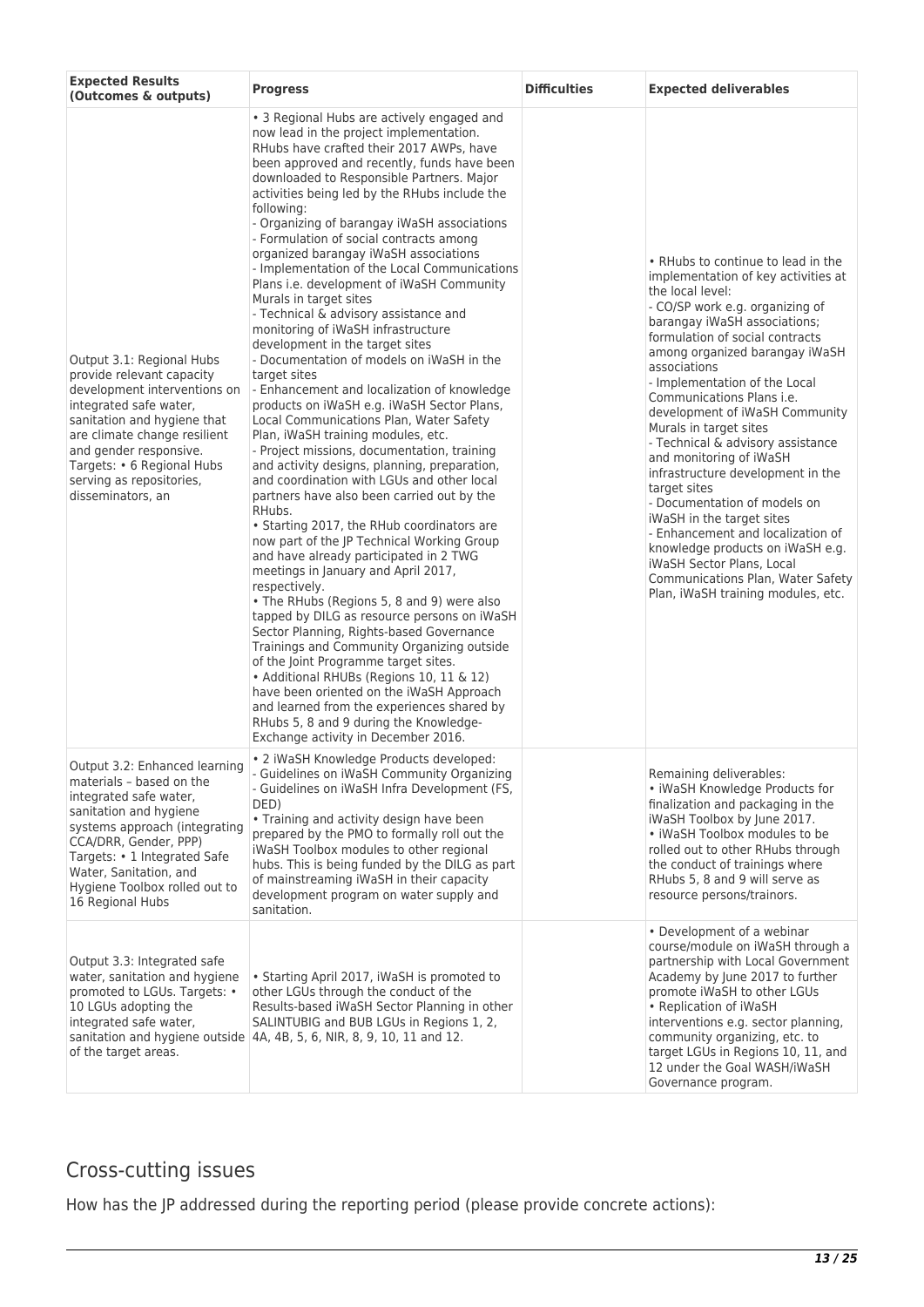### 1) The **sustainability** of the JP work. (200 words)

DILG through its Office of Planning and Development Services-Water Supply and Sanitation Project Management Office is actively mainstreaming the iWaSH approach in its water supply and sanitation capacity development program for LGU recipients under the SALINTUBIG, BUB (Bottom-up Budgeting) and ADM (Assistance to Disadvantaged Municipalities) programs. Starting 2nd quarter of 2017, the WSSPMO will use the training module on Results-based iWaSH Sector Planning in the preparation of the required WASH sector plans among priority municipalities with low access to safe water, sanitation and hygiene in Regions 1, 2, 4A, 4B, 5, 6, NIR, 8, 9, 10, 11 and 12. The 2018 SALINTUBIG guidelines for LGUs will also be revised to integrate the iWaSH approach. DILG actively advocates for the integration of the iWaSH approach in the design of the new/successor water program 2018-2022 to other sector agencies such as Local Water Utilities Association (LWUA), Department of Health (DOH), National Water Resources Board (NWRB0, and the National Anti-Poverty Commission (NAPC). The DILG further advocates the integrated approach through its inputs to the NEDA-draft Executive Order (EO)-"Adopting a Policy that Sets the Direction for the Integrated Management, Development, Utilization, and Regulation of the Water Resources of the Philippines", with emphasis on the roles of LGUs in the delivery of safe water, sanitation and hygiene services, through an integrated approach to WASH.

The Goal WASH/iWaSH Governance program supports the replication and scaling up of the iWaSH approach to other LGUs in Regions 10, 11 and 12, as well as strengthening other regional hubs implement the integrated approach. The Regional Hubs will be the key players in the iWaSH capacity development program being pursued by the DILG to assist LGU beneficiaries for SALINTUBIG/BUB/ADM. Under the same program, the development of the national policy on integrated safe water, sanitation and hygiene will facilitate the coordination among sector (and related) agencies in implementing WASH programs. Sector agencies including UN implementing organizations have recognized the importance of the iWaSH approach and now integrate it in their existing programs and projects.

### 2) The promotion of **women's empowerment and gender equality.** (200 words)

The programme continuously promotes and employs approaches on women empowerment and gender equality in all its project activities:

• The JP together with the RHUBs and LGUs ensures that at least 30% of participants in meetings, workshops, consultations, and knowledge events on iWaSH policy making, planning, budgeting and monitoring, are women and girls. Hence, participation of women in WASH will allow equal access to resources and decision making in WASH implementation. In the same manner, the participation of men especially will reduce over-burdening of women in the management of household/community sanitation and hygiene giving women more time for productive activities and making WASH a shared role/responsibility between sexes.

• The RHUBs and LGUs ensure that at least thirty percent (30%) of positions in the structures/organizations for iWaSH such as the Municipal iWaSH Councils and iBAWASA are occupied by women. The participation of women in elected positions will increase women's ability to access resources and decision making for WASH.

• The JP conducted GAD Workshops and GSTs with RHUBs and LGUs (2015) and GAD materials on WASH were provided to the RHUBs and LGUs thereby increasing capacities of duty bearers and claim holders in mainstreaming gender equality dimensions in the design and implementation of iWaSH programmes, projects and activities and in increasing capacities of women and girls to access and control resources for WASH and in making decisions that will bring about equity and equality in WASH at the community level.

• The JP mainstreamed gender dimensions in all its tools, knowledge products and presentations.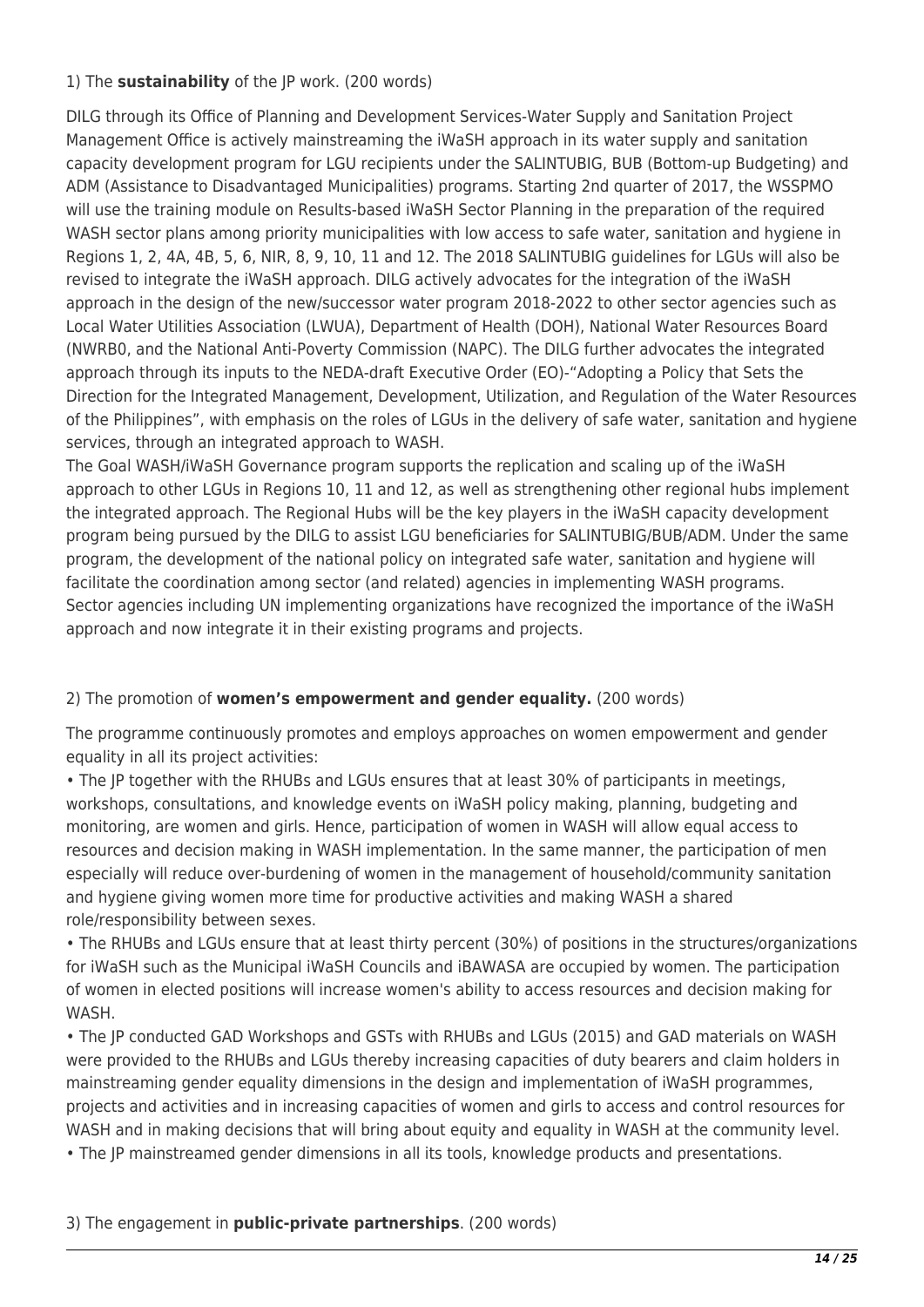The high interest on sanitation financing from the municipal level and on organizing sanitation entrepreneurs at the community level during the SANMARK trainings, validate the potential for establishing small scale PPPs by encouraging partnerships between the LGU/community and local private shops/businesses, service-oriented firms, and private water supply service operators & associations that can contribute to on-going activities e.g. design for WASH infrastructure systems, low cost sanitation technologies, provision of capacity development assistance on WASH, advocacy and promotion, among others. A planned learning event cum trade expo in June 2017 will support the establishment of said PPPs. The continued partnership with Maynilad Water Academy based on an MOU looks at how iWaSH can be integrated in their current capacity development program.

# **Communication and Advocacy**

# **Has the JP articulated an advocacy & communication actions that helps advance its policy objectives and development outcomes?:**

Yes

### **Please describe communication activities developed as part of the JP. :**

The JP has developed its Communications Plan on August 2016, and it was approved by the Technical Working Group on September 6, 2016. The plan states the overall communication activities and strategies that need to be implemented before June 2017. Based on the plan, the following activities are expected to be implemented and delivered:

1. Conduct of training for Local Communication Officers.

The JP has conducted the Local Communications Plan Training and Workshop to Regional Water and Sanitation Hub IX last December 1-2, 2016 at the Jose Rizal Memorial State University. It was attended by the designated Communications Officers for the RHub IX and for the Local Government Units of Siayan and Sindangan, Zamboanga del Norte. The final output was the Region IX Local Communications Plan, covering activities and strategies to be implemented in Siayan and Sindangan. This training aims to duplicate and sustain the communication initiatives being implemented in the national and global levels.

2. Creation and maintenance of iWaSH official page.

The JP has built and developed its website on July 2016 and it has been up and running since August 2016. Since then, the JP's website has gained 3,383 page views. Press releases, presentations from the workshops and trainings conducted, accomplishment reports of the programme are all posted on it. 3. Creation and maintenance of Facebook, Twitter and Instagram and Youtube Channel accounts. The JP has established its online presence since June 2016. To date, the JP has 332 fans in FB (67% are women and 33% are men), 27 followers in Twitter and 37 followers in Instagram. Even if we just have a little number of fans in our social networking sites, it does not hinder us from engaging in the global, national and local levels. All posts have used #SDGF, #SDG6 and #GlobalGoals to tag the JP's efforts in promoting the SDG6 and its localization in the Philippines, thereby reaching a wider audience from across the globe. Since their establishment, administering and maintenance, our Facebook page has reached 16,806 users, where 11,658 of them has engaged on our posts; in Twitter, we have 471 profile visits and our posts have reached 25,142 impressions. Most of our tweets have been re-tweeted by UNDP (9,194 followers). In our Youtube channel, documentary films on water and water governance, as well as some of our activities are uploaded on it.

4. Development of iWaSH Community murals.

Because some of our project sites have no reliable cellular and data connections networks, one of the strategies to communicate the JP's goals, accomplishments and messages is through community murals. Through the murals, the JP aims to popularize the integrated water, sanitation and hygiene approach and to influence behavior change at the community level. This communication vehicle also hopes to be beneficial in reaching all types of audience. In line with the global celebration of World Water Day, the JP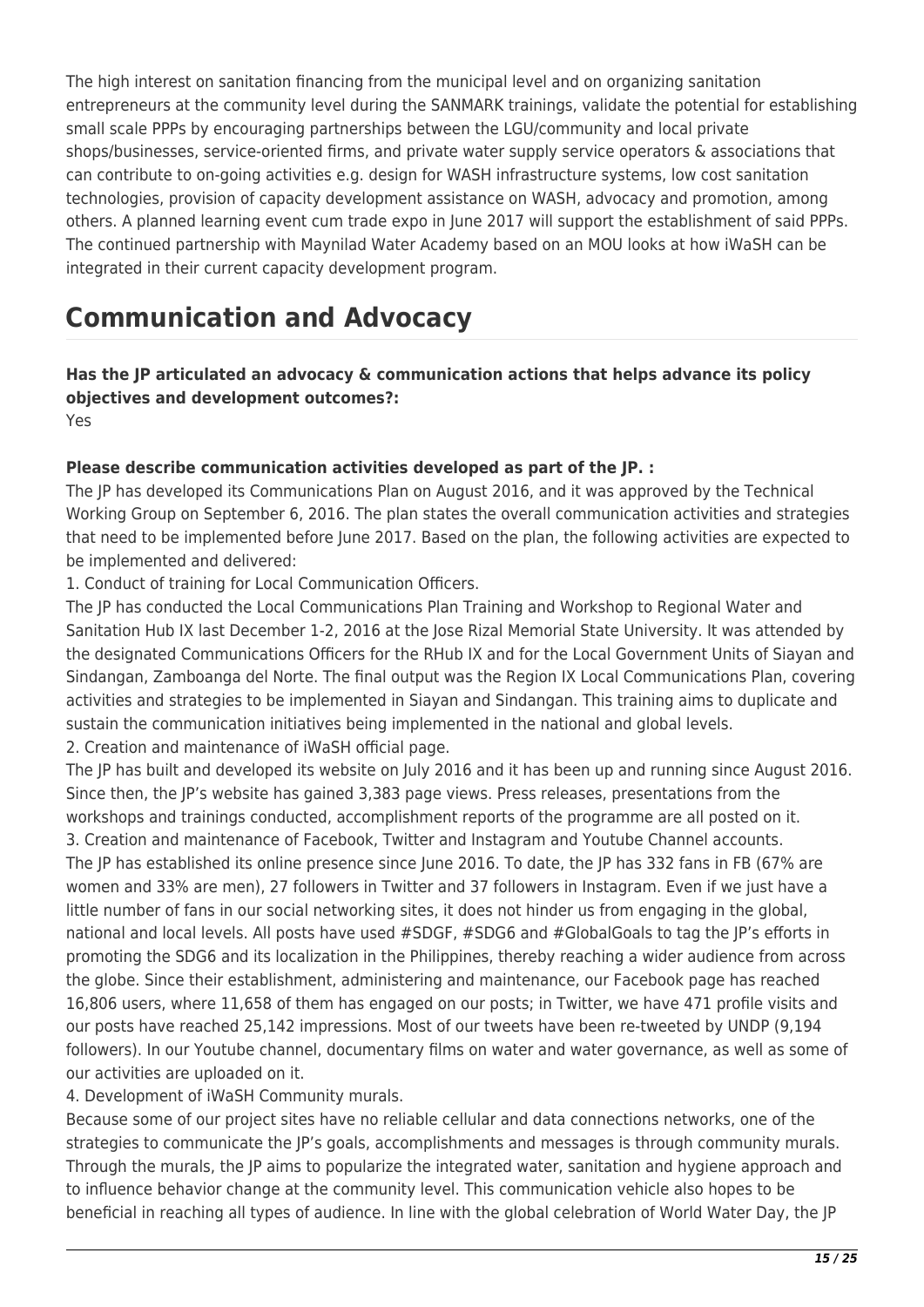has developed iWaSH community murals in Region V (Aroroy, Masbate; Basud and Capalong, Camarines Norte) and Region IX (Siayan, Zamboanga del Norte) last March 16-24, 2017. It was participated by school boys and girls, teachers, fathers and mothers. In Aroroy, Masbate, the development of the mural has turned out to be a community activity, a socially engaged one, because it was not just solely participated by the select school boys and girls and mothers, the other members of the community has also initiated in helping out finish the 17 wall panels. In Siayan, Zamboanga del Norte, the activity was participated by indigenous peoples. Alongside the mural painting is a face painting activity to the children and mothers. 5. Press releases.

The JP has constantly written press releases published on its website and posted on its social networking sites, to disseminate information regarding its conducted activities and its newsworthy accomplishments. 6. Documentary film and promotional video.

The JP is in process of developing its promotional video and documentary film to capture the gains and to sustain the JP's efforts on iWaSH. These videos endeavor to document and communicate the results, impacts and good practices of iWaSH through the lens of the beneficiaries.

7. Photo and video documentation. All JP's activities, workshops, training, missions and field visits have been properly documented. We have an archive of photos and videos, which were also posted in our Facebook and Twitter accounts.

Aside from the said activities, we have also distributed hundreds of JP's brochures, info-materials and collaterals during briefings, orientations, workshops, and trainings. A total of 85 ecobags were also distributed to school boys and girls during the development of iWaSH community murals, as part of its marketing and visibility at the community level.

### **Please provide concrete gains on how the the JP communication and advocacy efforts have increased awareness on SDGs.:**

The JP has an incessant effort in communicating the SDGs, which is incorporated in all its presentations and materials used, targeting our beneficiaries in the LGUs, communities and schools so they could gain holistic understanding and appreciation of the 17 SDGs. We also managed to relate the SDG6's contribution to other SDGs in all our activities in the national, regional and local levels, as well as in our success stories submitted to the Communications Officer of SDGF New York, as input for the High Level Political Forum 2017 on Goals 1, 2, 3, 5, 9, 14, and 17.

The utilization of #SDGF #SDG6 and #GlobalGoals in all our information packets has contributed to the dissemination of information on water, sanitation and hygiene at the global level, especially the Philippines' initiatives on implementing the WASH programme in an integrated manner.

**JP website URL:**  http://iwash.gov.ph

**JP website URL:**  http://iwash.gov.ph

**JP twitter handle:**  @ProWater\_PH (iwash\_ph)

**JP Facebook page:**  IWASH PH

**JP Facebook page:**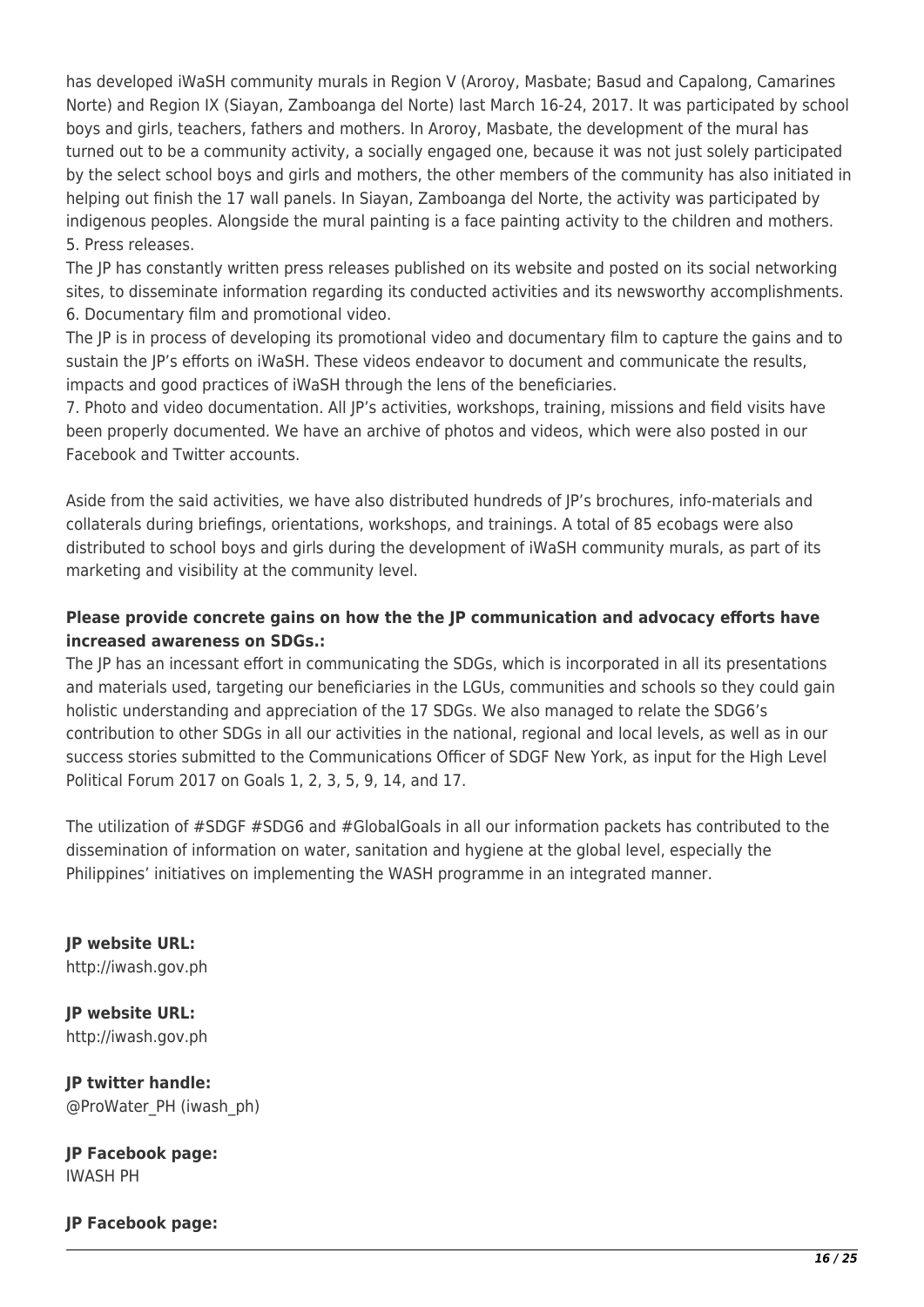### IWASH PH

Other social media channels managed by joint programme (Instagram, Google+, You Tube…):

**Channel 1:** 

Instagram: iwash\_ph

### **Channel 2:**

Youtube Channel: prowaterph@gmail.com

## One UN Coordination and Delivering as One

The SDG-F is based on the principles of effective development cooperation, inclusion and participation and One UN coordination.

| <b>Actions</b>                                                                                                                    | <b>Description</b>                                                                                                                                                                                                                                                                                                                                                                                                                                                                                                                                                                                                                                                                                                                                                                                                                                                                                                                                                                         |
|-----------------------------------------------------------------------------------------------------------------------------------|--------------------------------------------------------------------------------------------------------------------------------------------------------------------------------------------------------------------------------------------------------------------------------------------------------------------------------------------------------------------------------------------------------------------------------------------------------------------------------------------------------------------------------------------------------------------------------------------------------------------------------------------------------------------------------------------------------------------------------------------------------------------------------------------------------------------------------------------------------------------------------------------------------------------------------------------------------------------------------------------|
| Managerial practices<br>(financial, procurement,<br>etc.) implemented jointly<br>by the UN implementing<br>agencies for SDG-F JPs | JP partners continue to follow the agreed Joint Programme Work Plan, Theory<br>of Change, Performance M&E Framework and M&E Plan in the<br>implementation and reporting of progress and results of the programme i.e.<br>agreed targets/outputs/activities, monitoring and reporting schedules and<br>procedures. The JP also follows the Harmonized Cash Transfer and NIM<br>Guidelines for its financial, procurement, and administrative processes. The<br>budget re-alignment and revisions to the JP work plan were also jointly<br>undertaken.                                                                                                                                                                                                                                                                                                                                                                                                                                       |
| Joint analytical work<br>(studies, publications, etc.)<br>undertaken jointly by UN<br>implementing agencies for<br>SDG-F JPs      | Resulting knowledge products e.g. the iWaSH Framework and iWaSH<br>targets/indicators, guidelines to CO/SP and Infrastructure Development,<br>various training modules on iWaSH, etc. are developed, reviewed and<br>approved by UN implementing agencies under the JP. Progress reports, TORs<br>and training/activity designs and work plans are also presented, discussed,<br>and approved by the JP partners.                                                                                                                                                                                                                                                                                                                                                                                                                                                                                                                                                                          |
| Joint activities undertaken<br>jointly by UN implementing<br>agencies for SDG-F JPs                                               | For this reporting period, activities undertaken jointly by UN implementing<br>agencies under the JP include:<br>. iWaSH Knowledge Exchange for Regional Hubs 5, 8, 9, 10, 11 and 12<br>(December 2016) where progress of the joint programme was presented and<br>experiences of the Regional Hubs partners in the JP were shared to other<br>regional hubs for replication and scaling up on iWaSH interventions in<br>regions 10, 11 and 12.<br>• Finalization of the iWaSH Operational Framework and iWaSH<br>Targets/Indicators during consultation meetings with partners.<br>• Development of a national iWaSH policy through consultation meetings<br>with partners.<br>• Participation of partner agencies such as UNDP, DILG and DOH to<br>sanitation trainings and learning tours led by UNICEF.<br>• Development of the Terms of Reference and requirements for the Final<br>Evaluation of the JP.<br>• Review and approval of the Regional Hub Annual Work Plans and budgets. |
| Other, please specify:                                                                                                            |                                                                                                                                                                                                                                                                                                                                                                                                                                                                                                                                                                                                                                                                                                                                                                                                                                                                                                                                                                                            |

### **What types of coordination mechanisms and decisions have been taken to ensure joint delivery? :**

As in previous reporting, the JP maximizes established coordination mechanisms at the national, regional and local levels thru the following:

• The National Steering Committee (NSC) and the Programme Management Committee (PMC) continue to provide guidance and direction on important decisions for project steering and implementation.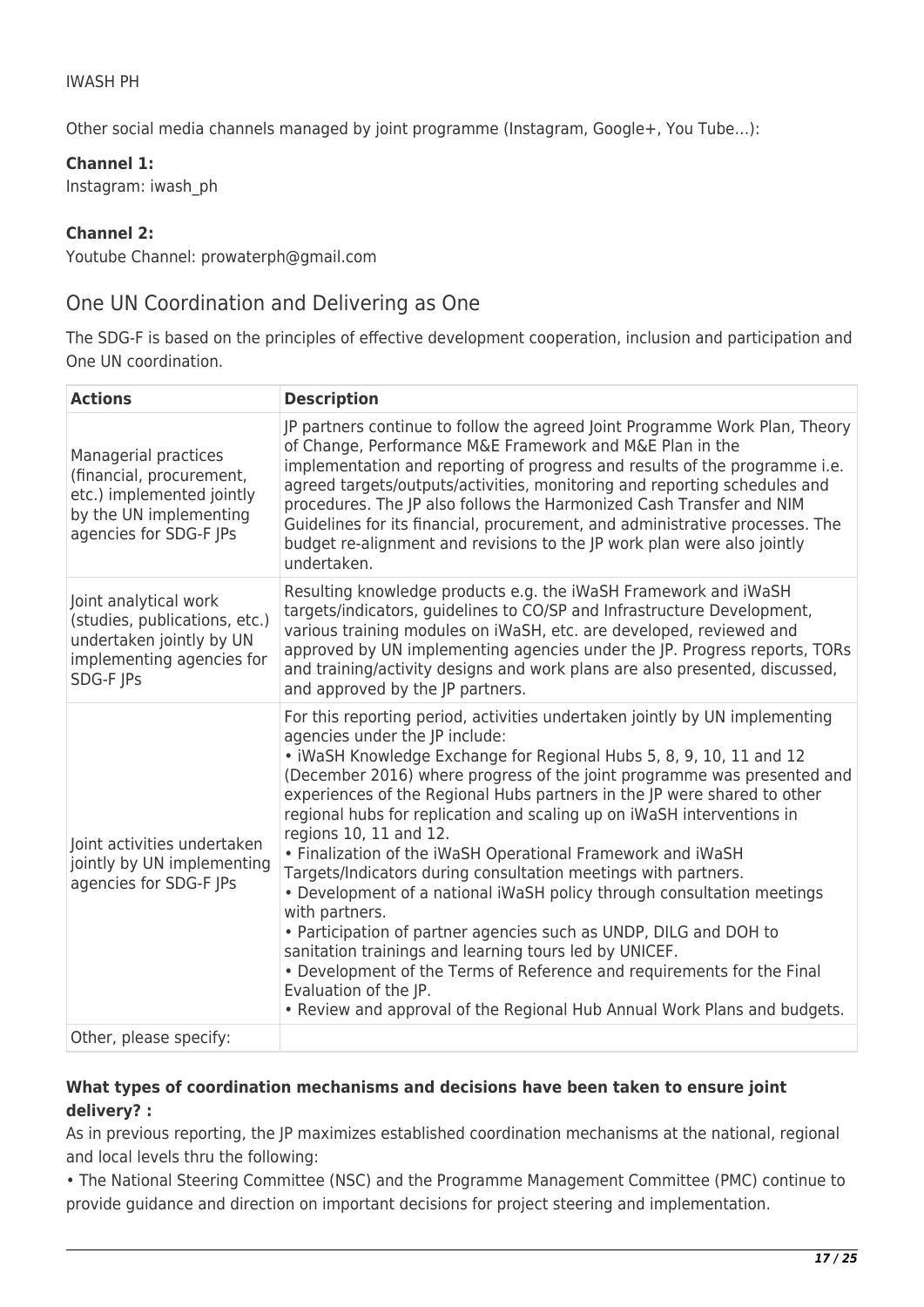• The Technical Working Group (TWG) ensures all WASH issues are given emphasis, project activity collaborations are established, and provide substance and content to project implementation that guides the Programme Management Office (PMO) on its day-today operations.

• A National Coordinator engaged in the PMO further ensures collaboration among programme partners.

• At the local level, the Regional WATSAN Hubs continue to be the programme's partner to deliver capacity development assistance to LGUs and communities.

• The regional, provincial and municipal offices of the DILG and the DOH continue to facilitate local implementation, providing advisory, coordination, and logistical support especially in mobilizing the LGUs and communities.

In the latter part of 2016, an AECID representative now sits in the Technical Working Group to be updated of the progress of implementation and participate in the discussion and decision-making on issues, and directly feedback to the funding organization. In January 2017, the Regional Hubs are now part of the Technical Working Group Meetings to closely coordinate and report on the progress of implementation at the local level.

# National Ownership: Paris, Accra and Busan Commitments

The SDG-F strengthens the UN system's ability to deliver results in an integrated and multi-dimensional manner by supporting the Joint Programme modality and by bringing together United Nations Agencies and national counterparts in a collective effort to ensure ownership and sustainability of results of JPs and advance towards the SDGs.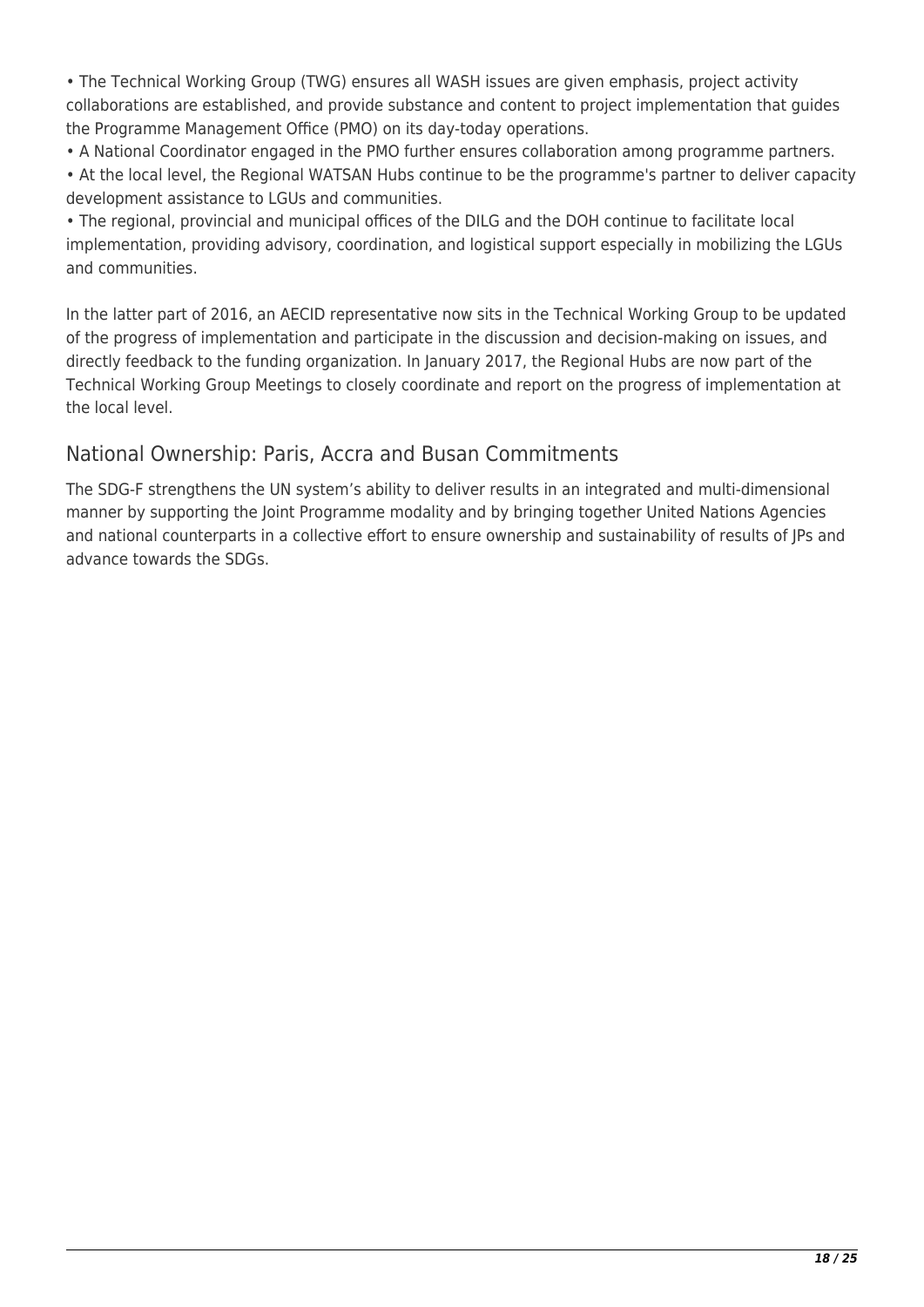| <b>Partners</b>                           | Involvement<br>$\ast$ | <b>Type of</b><br>involvement                                                     | <b>Examples</b>                                                                                                                                                                                                                                                                                                                                                                                                                                                                                                                                                                                                                                                                                                                                                                                                                                                                                                                                                                                                                                                                                                                                                                                                                                                                                                                                                                                                                                                                                                                                                                                                                                                                                                                                                                                                                                                                                                                                                                                                                                                                                                                                                                                                                                                                                                                                                                                                                                                                                                                                                                                                                                                                                                                                                                                                                                                                                                                                                                                                                                                                                                                                                                                                                                                                                                                                                                                                                                                                                                                                                                                                                                                                                     |
|-------------------------------------------|-----------------------|-----------------------------------------------------------------------------------|-----------------------------------------------------------------------------------------------------------------------------------------------------------------------------------------------------------------------------------------------------------------------------------------------------------------------------------------------------------------------------------------------------------------------------------------------------------------------------------------------------------------------------------------------------------------------------------------------------------------------------------------------------------------------------------------------------------------------------------------------------------------------------------------------------------------------------------------------------------------------------------------------------------------------------------------------------------------------------------------------------------------------------------------------------------------------------------------------------------------------------------------------------------------------------------------------------------------------------------------------------------------------------------------------------------------------------------------------------------------------------------------------------------------------------------------------------------------------------------------------------------------------------------------------------------------------------------------------------------------------------------------------------------------------------------------------------------------------------------------------------------------------------------------------------------------------------------------------------------------------------------------------------------------------------------------------------------------------------------------------------------------------------------------------------------------------------------------------------------------------------------------------------------------------------------------------------------------------------------------------------------------------------------------------------------------------------------------------------------------------------------------------------------------------------------------------------------------------------------------------------------------------------------------------------------------------------------------------------------------------------------------------------------------------------------------------------------------------------------------------------------------------------------------------------------------------------------------------------------------------------------------------------------------------------------------------------------------------------------------------------------------------------------------------------------------------------------------------------------------------------------------------------------------------------------------------------------------------------------------------------------------------------------------------------------------------------------------------------------------------------------------------------------------------------------------------------------------------------------------------------------------------------------------------------------------------------------------------------------------------------------------------------------------------------------------------------|
| Government<br>(specify<br>national/local) | Fully involved        | Policy-decision<br>making<br><b>Budget</b><br>Procurement<br>Service<br>Provision | At the national level, sector agencies have recognized the need to<br>pursue the iWaSH approach. Several initiatives have already been<br>undertaken by the DILG to raise this at the national level:<br>· iWaSH Framework has been integrated in the proposed design<br>of the successor Water Program (SALINTUBIG) for 2018-2022,<br>where components on WASH shall be implemented in an<br>integrated manner which will cover not only infrastructure but as<br>well as social aspects e.g. CO/SP activities, results-based sector<br>planning, among others. Costs for implementation of projects and<br>programs using the iWaSH approach will be based on the<br>experience of the Pro WATER pilot sites. The successor program<br>will also include results-based planning, monitoring and evaluation<br>of programs and projects on WASH.DILG shall continue to lead in<br>the capacity development and infrastructure components of the<br>successor program for non-water district areas.<br>· iWaSH principles (i.e. HRBA/results-based integration approach<br>to WASH, mainstreaming CCA/DRR and gender) and emphasis on<br>LGU's responsibility for efficient delivery of basic services that<br>include water, sanitation and hygiene have been incorporated as<br>comments to the NEDA proposed Executive Order (EO) on<br>"Adopting a Policy that Sets the Direction for the Integrated<br>Management, Development, Utilization, and Regulation of the<br>Water Resources of the Philippines."<br>• Starting April-June 2017, DILG will implement the Results-based<br>iWaSH Sector Planning in SALINTUBIG and BUB municipalities in<br>Regions 1, 2, 4A, 4B, 5, 6, NIR, 8, 9, 10, 11 and 12.<br>. The partnership being explored with LGA to develop a module<br>on iWaSH to be integrated in the WEBINAR course regularly given<br>to LGUs. Through the WEBINAR, the programme expects more<br>LGUs to be reached by iWaSH.<br>At the local level, iWaSH is now a priority of beneficiary LGUs as<br>evidenced in their medium and long term (5-10 years) targets and<br>investment requirements to increase access to safe water,<br>sanitation, and hygiene in the form of infrastructure development<br>and rehabilitation of iWaSH facilities, capacity development<br>programs to organize barangay iWaSH associations and<br>community groups, sanitation and hygiene promotion/advocacy,<br>provision of materials and equipment for water quality monitoring,<br>among others.<br>• LGUs have also committed to include iWaSH targets in their<br>Annual Investments Plan (AIPs) and Comprehensive Development<br>plan (CDPs). The Municipality of Mapanas has already included<br>iWaSH targets in their CDP, while remaining LGUs will include<br>investment requirements on iWaSH in their AIPs. Water Quality<br>Tests, procurement of re-agents and WQ testing supplies, and the<br>development of water safety plans have been incorporated in the<br>iWaSH sector plan and were allocated budgets to support its<br>implementation.<br>. The creation and institutionalization of the iWaSH Councils in six<br>LGUs to serve as the local oversight and policy making body on<br>iWaSH will ensure the sustainability of the interventions through<br>ordinances and/or resolutions passed to support the proposed<br>institutional reforms on WASH. The iWaSH Councils and teams<br>were created through enactment of LGU ordinances and Executive<br>Orders.<br>• LGUs remain committed to expend 10% their SALINTUBIG grants<br>for sanitation i.e. construction of low-cost sanitation technologies,<br>implementation of the CLTS/ZOD program, among others. |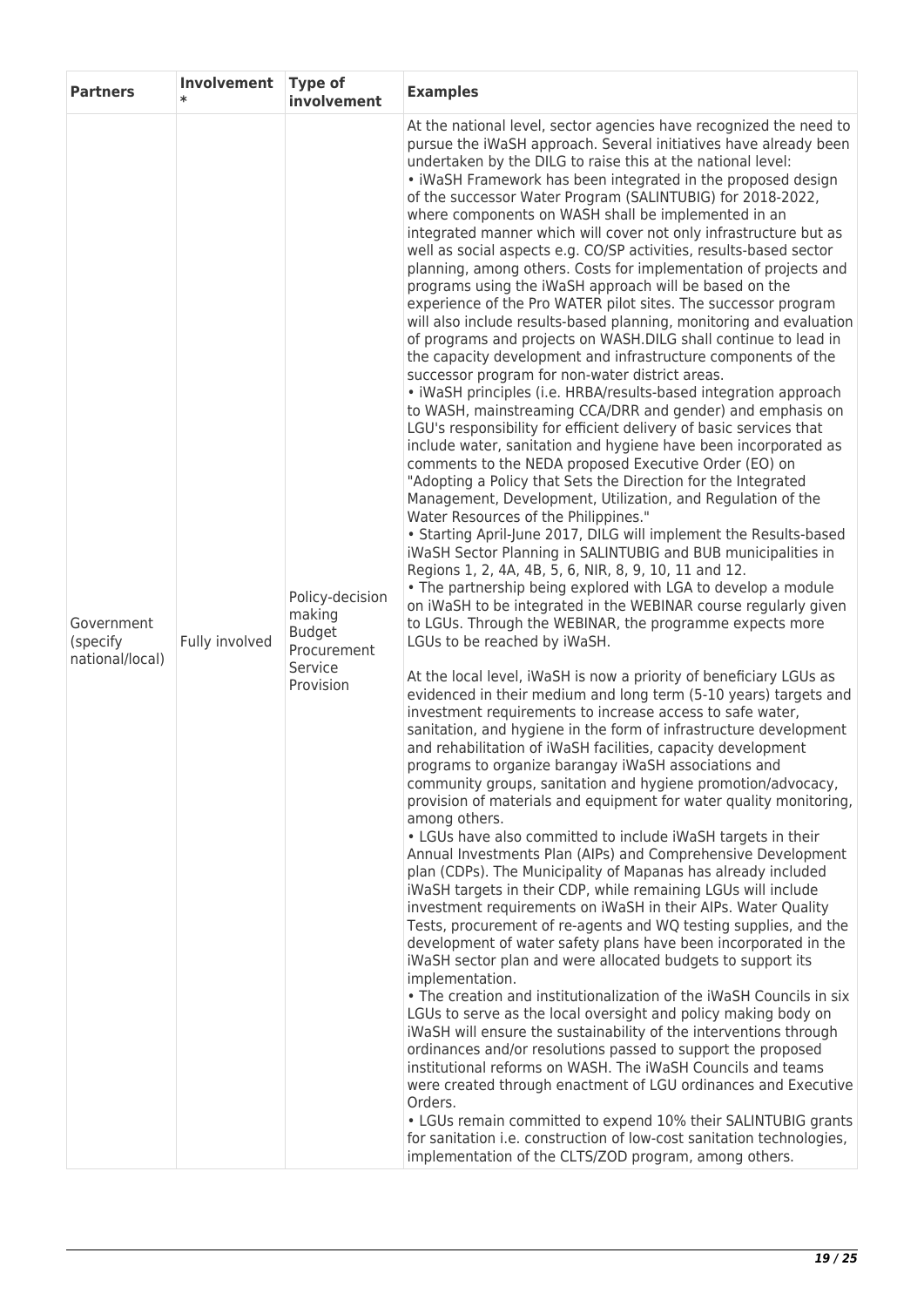| <b>Partners</b> | Involvement<br>$\ast$ | <b>Type of</b><br>involvement                                      | <b>Examples</b>                                                                                                                                                                                                                                                                                                                                                                                                                                                                                                                                                                                                                                                                                                                                                                                                                                                                                                                                                                                                                                                                                                                                     |
|-----------------|-----------------------|--------------------------------------------------------------------|-----------------------------------------------------------------------------------------------------------------------------------------------------------------------------------------------------------------------------------------------------------------------------------------------------------------------------------------------------------------------------------------------------------------------------------------------------------------------------------------------------------------------------------------------------------------------------------------------------------------------------------------------------------------------------------------------------------------------------------------------------------------------------------------------------------------------------------------------------------------------------------------------------------------------------------------------------------------------------------------------------------------------------------------------------------------------------------------------------------------------------------------------------|
| Private Sector  | Fully involved        | Service<br>Provision                                               | The Maynilad Water Academy continues to participate in the<br>Technical Working Group meetings and consultations. The<br>Academy has shared its existing program on water resources<br>management. A dialogue on PPP is planned in May 2017 to<br>elaborate on the proposed activities under the partnership i.e.<br>how the iWaSH approach can be integrated in their existing<br>courses and modules. Establishing PPPs at the local level will be<br>supported by a learning event planned in June 2017 where<br>partnerships with microfinancing institutions for WASH and local<br>hardware and service suppliers are targeted.                                                                                                                                                                                                                                                                                                                                                                                                                                                                                                                |
| Civil Society   | Fully involved        | Policy-decision<br>making<br><b>Budget</b><br>Service<br>Provision | Civil society representatives from various sectors such as the<br>youth, senior citizens, 4Ps women leaders, fisherfolks, parent-<br>teachers associations, transport, teachers, barangay health<br>workers with the inclusion of IPs and PWDs are actively involved<br>during the conduct of LGU iWaSH sector planning, community<br>organizing and social preparation activities, and in orientation-<br>trainings on PhATS, sanitation marketing, and WASH in<br>schools/ECCD. They have contributed in establishing and<br>validating existing conditions on WASH, in formulating action<br>plans for sanitation and water quality, and in setting the targets<br>and investment requirements to increase access to safe water,<br>sanitation, and hygiene.<br>CSO members of the Regional WATSAN Hubs continue to assist<br>the programme in terms of capacity development interventions<br>particularly in the organizing and social preparation activities.<br>International NGOs such as Relief International, CHSI, and the ACF<br>continue to do substantial complementary work on sanitation and<br>hygiene in project sites in Masbate. |
| Academia        | Fully involved        | Policy-decision<br>making<br><b>Budget</b><br>Service<br>Provision | Jose Rizal Memorial State University (JRMSU) and Bicol University<br>(BU) remain as RHub lead implementer/responsible partner for the<br>funds management and local implementation of iWaSH activities<br>in Regions 5 and 9 based on the amended MOA with the DILG.<br>Both universities have integrated the Pro WATER programme in<br>their research and extensions program, which results to<br>mainstreaming iWaSH in their organization and provision of<br>counterpart funding i.e. staffing and specific budget for<br>operations.                                                                                                                                                                                                                                                                                                                                                                                                                                                                                                                                                                                                           |

\* Implementation of activities and the delivery of outputs

### **Please briefly describe the current situation of the government, private sector and civil society on regards of ownership, align:**

• DILG and DOH have recognized the importance of the iWaSH approach and have gradually integrated this in their existing programs and projects. For DILG, it has now been integrated in their capacity development program and SALINTUBIG Guidelines for 2018 implementation. DOH has so far agreed in the integration of the iWaSH approach in the successor water program for 2018-2022, where proposed budgets will cover not only infrastructure on WASH but as well as capacity development/soft component aspects of the program.

• Beneficiary LGUs have been very active in the project implementation of the program. The iWaSH approach has now been adopted in the 10 sites evidenced in their continued support to the program and delivery of programme outputs e.g. iWaSH sector plans, local policies on iWaSH, organized barangay iWaSH associations through the assistance of the Regional Hubs. Targets and investment requirements have been committed to the sector plans and have now been reflected in their Annual Investment Plans and soon in their CDPs and CLUPs. The LGU also ensures that representatives from various sector groups are well represented during consultations, trainings, and assemblies.

• Communities in beneficiary barangays are actively participating especially in the community organizing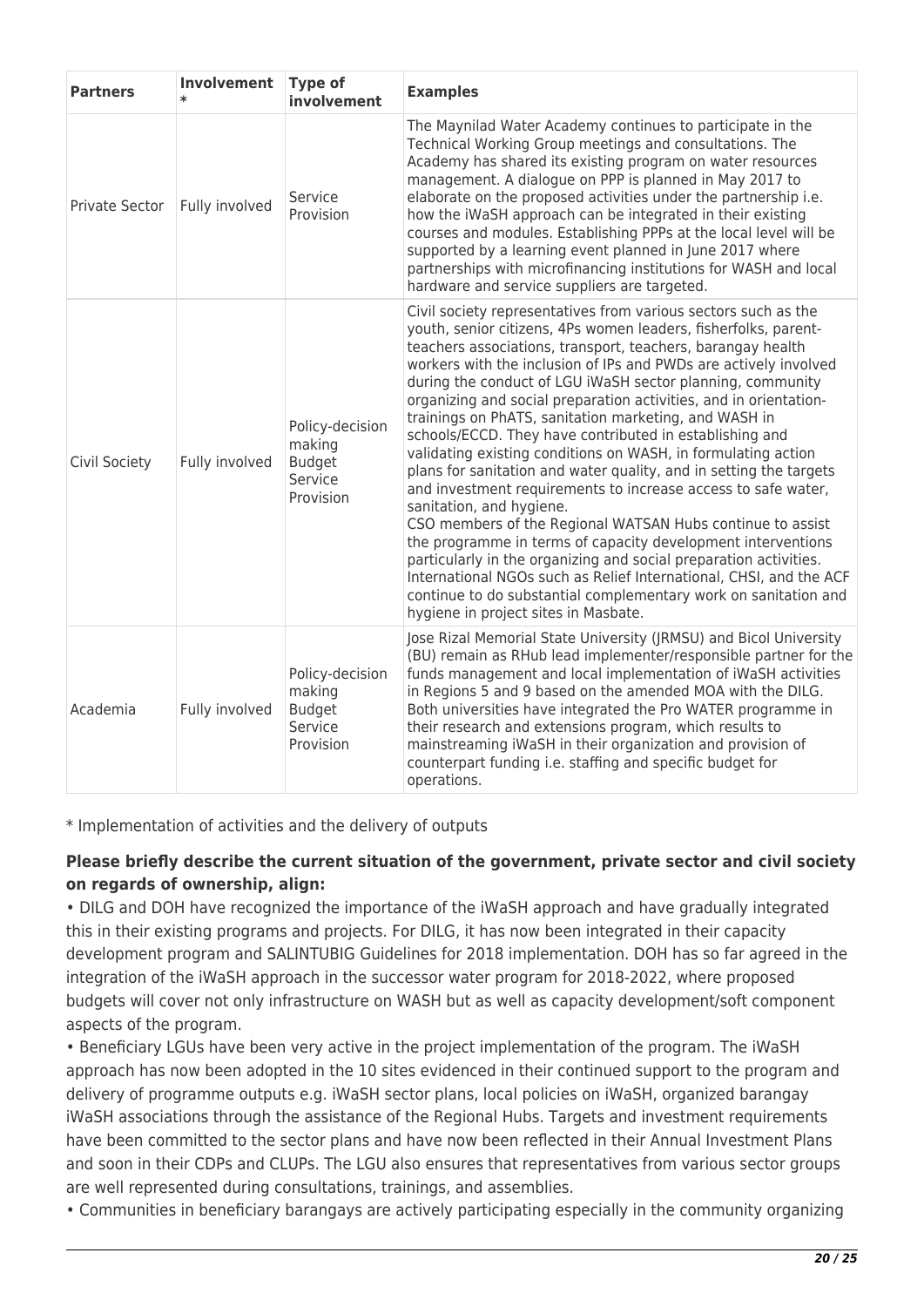and social preparation activities as well as other trainings provided by the programme. They have contributed in setting the targets of the sector plans and have been vocal in their aspirations to have clean and safe water and increased access to sanitation and hygiene services which reflects the LGU's over-all goal on WASH (based on ToC developed).

• The Regional Hubs now take the lead in the management of funds and implementation of project activities at the local level.

### **Please briefly provide an overall assessment of the governance and managerial structures :**

• As in previous reporting, the National Steering Committee and the Programme Management Committee remain significant and effective bodies in setting the direction of the programme, specifically on policy and decision-making on programme management issues and concerns. The last PMC Meeting was held in August 2016 to acquire approval of the budget re-alignments as well as endorsement of the programme extension until June 30, 2017. The PMC and the NSC are planned to be convened before the end of programme (May/June 2017).

• The Regional Coordinator continues to support the programme especially on the reporting and administrative requirements from the SDGF Secretariat, and recently on the procedures for the Final Evaluation of the JP.

• AECID regularly sits in the Technical Working Group meetings and is updated in all programme-related activities and discussions.

• The TWG works closely with the Regional Hubs in the completion of project activities at the local levels. TWG members are also active in consultation meetings pertaining to sustainability of the JP efforts after the end of the programme i.e. development of a national iWaSH policy, iWaSH Toolbox roll out, among others.

• The PMO continues to manage not only the day-to-day operations, but also provide technical and advisory assistance to local partners during trainings, workshops, and orientations, project missions, and guides the Regional WATSAN Hubs on required monitoring and reporting requirements, financial utilization and overall project activity implementation.

# **VI. Joint Programme contribution to the SDGs**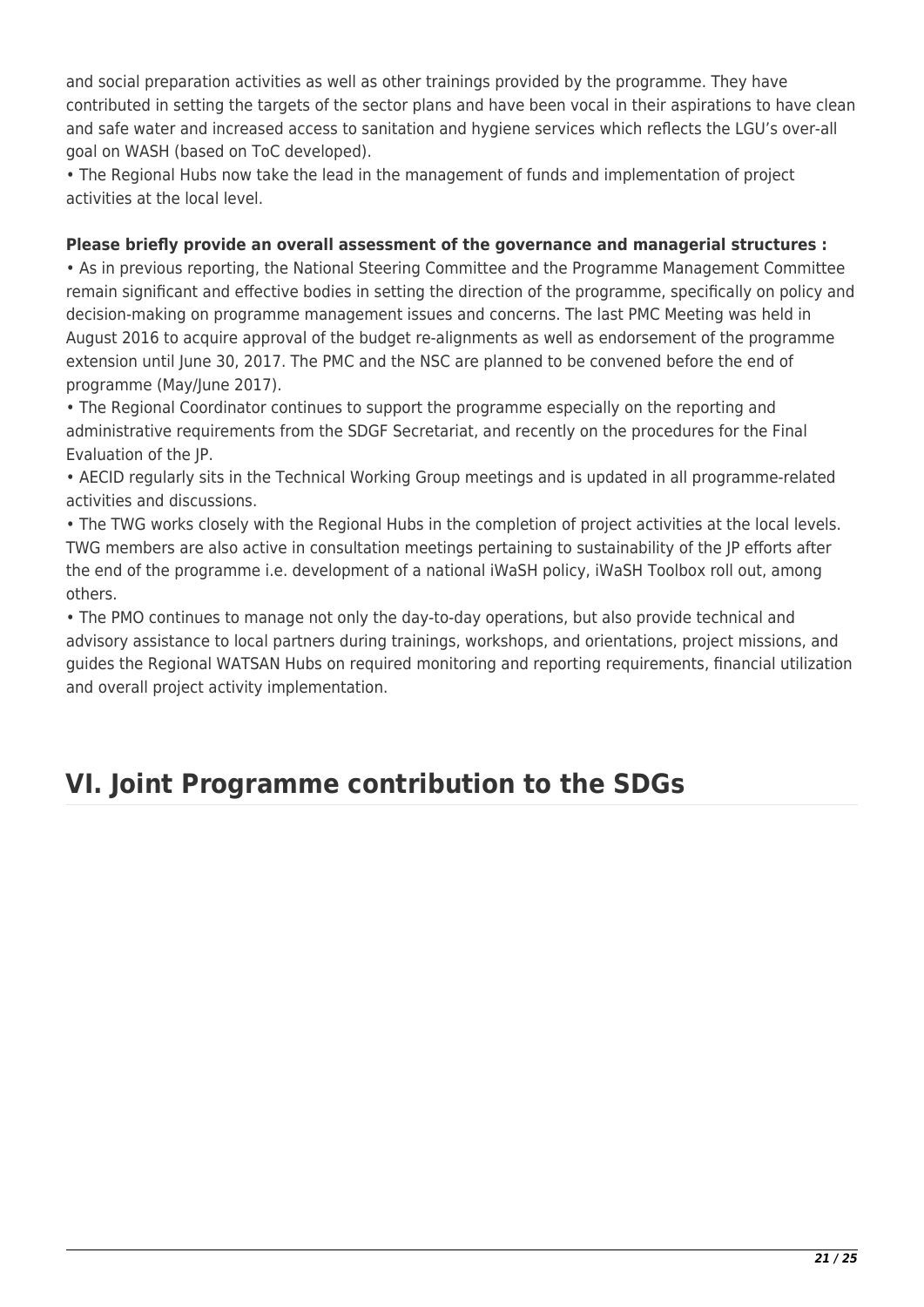| <b>SDG</b><br># | <b>JP Contribution</b>                                                                                                                                                                                                                                                                                                                                                                                                                                                                                                                                                                                                                                                                                                                                                                                                                                                                                                                                                                                                                                                                                                       |
|-----------------|------------------------------------------------------------------------------------------------------------------------------------------------------------------------------------------------------------------------------------------------------------------------------------------------------------------------------------------------------------------------------------------------------------------------------------------------------------------------------------------------------------------------------------------------------------------------------------------------------------------------------------------------------------------------------------------------------------------------------------------------------------------------------------------------------------------------------------------------------------------------------------------------------------------------------------------------------------------------------------------------------------------------------------------------------------------------------------------------------------------------------|
|                 | SDG Target 6.1: By 2030, achieve universal and equitable access to safe and affordable drinking water for<br>all.                                                                                                                                                                                                                                                                                                                                                                                                                                                                                                                                                                                                                                                                                                                                                                                                                                                                                                                                                                                                            |
|                 | Actual Contributions: A total of 51,735 beneficiaries in 27 priority barangays identified from iWaSH<br>facilities to be developed and related project activities. 2 LGUs have started with the construction of the<br>iWaSH facilities and the rest are finalizing the DEDs and/or are already in the procurement stage.                                                                                                                                                                                                                                                                                                                                                                                                                                                                                                                                                                                                                                                                                                                                                                                                    |
|                 | SDG Target 6.2: By 2030, achieve access to adequate and equitable sanitation and hygiene for all and end<br>open defecation, paying special attention to the needs of women and girls and those in vulnerable<br>situations.                                                                                                                                                                                                                                                                                                                                                                                                                                                                                                                                                                                                                                                                                                                                                                                                                                                                                                 |
|                 | - The JP targets to declare and certify at least 12 barangays in the 10 municipalities to be ZOD/free from<br>open defecation. Community groups to be organized e.g. integrity monitors, barangay iWaSH associations,<br>CLTS teams/committees, among others will ensure full participation of women and girls by giving them<br>opportunities to play significant roles in the planning & development, operations and maintenance of<br>iWaSH facilities, and in promoting and advocating for iWaSH.                                                                                                                                                                                                                                                                                                                                                                                                                                                                                                                                                                                                                        |
|                 | Actual contribution: SANMARK/Low cost sanitation technologies have been introduced in all LGUs. LGUs<br>are committed to expend 10% of their SALINTUBIG fund on sanitation. 6 LGUs have been conducted CLTS<br>triggering activities where action plans have been formulated to end OD in the municipality i.e. pass ZOD<br>ordinances, allocate budget for low cost sanitation facilities, conduct of post-triggering activities, among<br>others.                                                                                                                                                                                                                                                                                                                                                                                                                                                                                                                                                                                                                                                                          |
|                 | SDG Target 6.3: By 2030, improve water quality by reducing pollution, eliminating dumping and<br>minimizing release of hazardous chemicals and materials, halving the proportion of untreated wastewater<br>and substantially increasing recycling and safe reuse globally.                                                                                                                                                                                                                                                                                                                                                                                                                                                                                                                                                                                                                                                                                                                                                                                                                                                  |
| Goal<br>6       | Actual contribution: The JP's provision of trainings e.g. Water Quality Monitoring and Water Safety<br>Planning, and the introduction of low cost sanitation technologies and other related capacity development<br>assistance enable LGUs to better plan for and manage their water resources, at the same time establish<br>controls/measures to prevent water source pollution based on available tools that can be<br>used to gather and interpret data and information of the municipality's WASH conditions SDG Target 6.4:<br>By 2030, substantially increase water-use efficiency across all sectors and ensure sustainable withdrawals<br>and supply of freshwater to address water scarcity and substantially reduce the number of people<br>suffering from water scarcity. Sound and holistic iWaSH infrastructure designs and standards to develop<br>the iWaSH facilities strongly advocates efficient water use. Communities will also be educated to<br>efficiently use water as they take part in the planning & development, operations and maintenance of<br>these facilities as well as its water source. |
|                 | SDG Target 6.1: By 2030, achieve universal and equitable access to safe and affordable drinking water for<br>all.                                                                                                                                                                                                                                                                                                                                                                                                                                                                                                                                                                                                                                                                                                                                                                                                                                                                                                                                                                                                            |
|                 | Actual Contributions: A total of 51,735 beneficiaries in 27 priority barangays identified from iWaSH<br>facilities to be developed and related project activities. 2 LGUs have started with the construction of the<br>iWaSH facilities and the rest are finalizing the DEDs and/or are already in the procurement stage.                                                                                                                                                                                                                                                                                                                                                                                                                                                                                                                                                                                                                                                                                                                                                                                                    |
|                 | SDG Target 6.2: By 2030, achieve access to adequate and equitable sanitation and hygiene for all and end<br>open defecation, paying special attention to the needs of women and girls and those in vulnerable<br>situations.                                                                                                                                                                                                                                                                                                                                                                                                                                                                                                                                                                                                                                                                                                                                                                                                                                                                                                 |
|                 | - The JP targets to declare and certify at least 12 barangays in the 10 municipalities to be ZOD/free from<br>open defecation. Community groups to be organized e.g. integrity monitors, barangay iWaSH associations,<br>CLTS teams/committees, among others will ensure full participation of women and girls by giving them<br>opportunities to play significant roles in the planning & development, operations and maintenance of<br>iWaSH facilities, and in promoting and advocating for iWaSH.                                                                                                                                                                                                                                                                                                                                                                                                                                                                                                                                                                                                                        |
|                 | Actual contribution: SANMARK/Low cost sanitation technologies have been introduced in all LGUs. LGUs<br>are committed to expend 10% of their SALINTUBIG fund on sanitation. 6 LGUs have been conducted CLTS<br>triggering activities where action plans have been formulated to end OD in the municipality i.e. pass ZOD<br>ordinances, allocate budget for low cost sanitation facilities, conduct of post-triggering activities, among<br>others.                                                                                                                                                                                                                                                                                                                                                                                                                                                                                                                                                                                                                                                                          |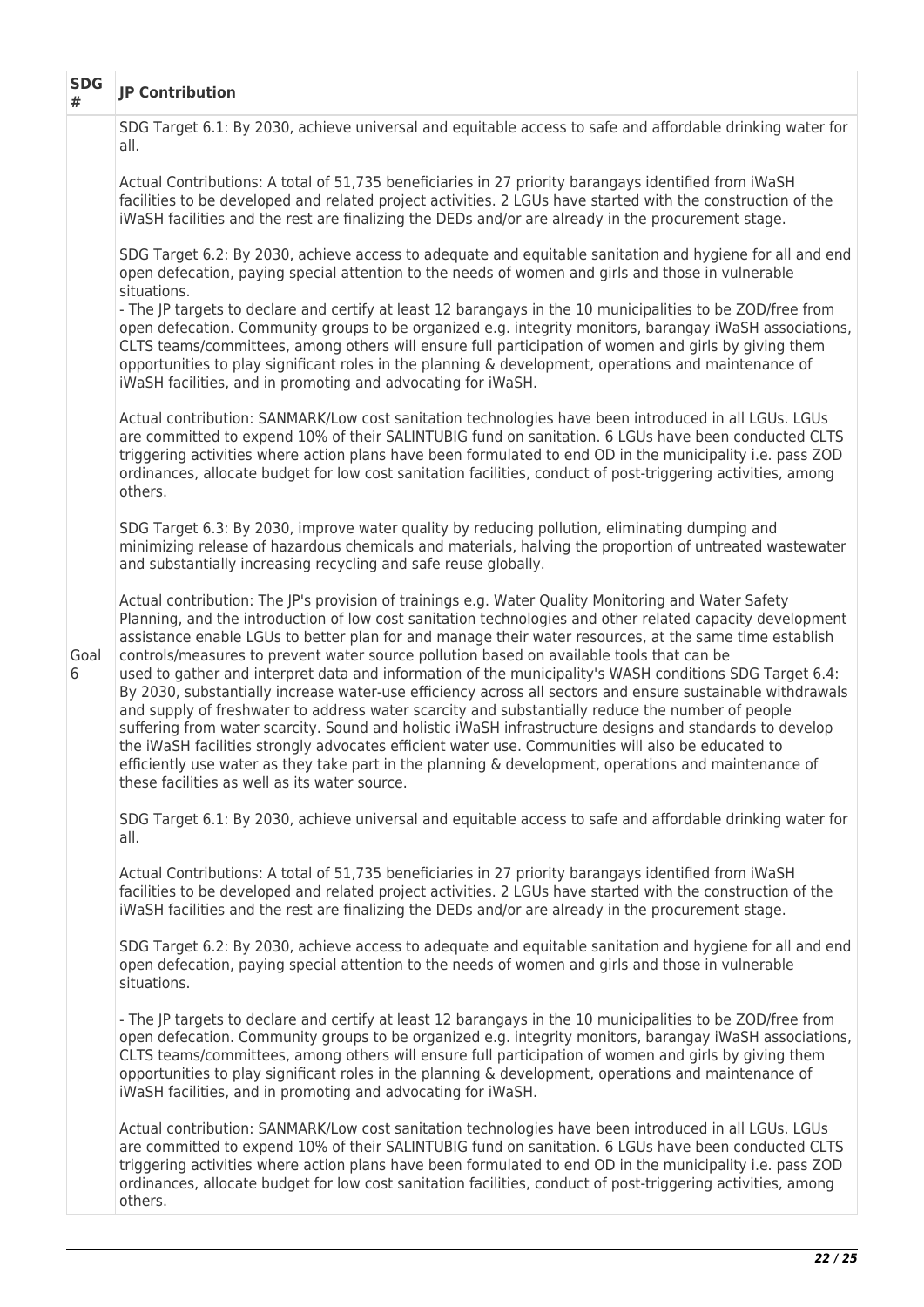| <b>SDG</b><br># | <b>JP Contribution</b>                                                                                                                                                                                                                                                                                                                                                                                                                                                                                                                                                                                                                                                                                                                                         |
|-----------------|----------------------------------------------------------------------------------------------------------------------------------------------------------------------------------------------------------------------------------------------------------------------------------------------------------------------------------------------------------------------------------------------------------------------------------------------------------------------------------------------------------------------------------------------------------------------------------------------------------------------------------------------------------------------------------------------------------------------------------------------------------------|
| Goal<br>2       | Increased access to basic services such as safe water, sanitation, and hygiene increases immensely the<br>well-being of communities especially women and children, where WASH plays an important role in the<br>critical first 1,000 days of a child's life. A wide range of preventable diseases are leading causes for child<br>mortality and morbidity. Children (and even adults) are not only threatened by malnutrition/undernutrition<br>but also by deadly infections that are often caused by the lack of safe water supply, absence of sanitation<br>facilities and hygiene practices. The JP primarily contributes to SDG targets 2.1 and 2.2                                                                                                       |
|                 | Actual Contribution: A total of 2,659 girls participated in group hygiene activities in schools and daycare<br>centers as part of WASH in schools/ECCD programme in Masbate. On-going WASH interventions by UNICEF<br>complement the nutrition programs of LGUs in Mapanas and Bobon. Budgets for WASH in Nutrition have<br>also been allocated by Region 8 municipalities due to the undeniable link of increased access to WASH in<br>the prevention of water-borne diseases especially among infants/children and the elderly.                                                                                                                                                                                                                              |
|                 | The JP aspires for the overall health and well-being of communities in the 10 waterless municipalities<br>through increased access to safe water, sanitation, and hygiene services not only at the household levels<br>but in public spaces such as health centers, schools, day care centers, and public terminals. Special<br>emphasis is given to SGD target 3.3 under this goal where increased access to WASH can contribute to<br>"ending the epidemics of AIDS, tuberculosis, malaria and neglected tropical diseases and combat<br>hepatitis, water-borne diseases and other communicable diseases by 2030". The JP likewise contributes to<br>SDG targets 3.1 and 3.2.                                                                                |
| Goal<br>3       | Actual Contribution: Increased access to safe water, sanitation and hygiene services in the 10 target LGUs<br>thru provision of water quality testing kits, formulation of water quality and risk assessment plans,<br>development of water safety plans, capacity development assistance on sanitation programming (CLTS,<br>PhATS, SANMARK), formulation of local policies to support Zero Open Defecation and institutional reforms<br>on WASH, infrastructure development and strengthening of local WASH service providers and integrity<br>groups.                                                                                                                                                                                                       |
|                 | A significant drop in water-borne cases has been reported in Region 8 particularly in the municipality of<br>Mapanas, Northern Samar following specific iWaSH interventions by the programme i.e. provision of water<br>quality testing kits and conduct of ZOD program-related activities. From the 216 water-borne cases<br>reported in 2015, it dropped to 136 cases (or 62%) in April 2016. LGU and community actions e.g. boiling<br>of water, distribution of aqua tabs, dis-infection of water sources, sourcing of alternative water sources,<br>among others were immediately taken after their drinking water sources were tested, where majority (87<br>out of the 110 WS) tested positive for E.Coli and Total Coliform.                           |
| Goal<br>4       | One of the leading causes of school absenteeism is the lack of access to safe water, sanitation, and<br>hygiene. Intestinal infections (e.g. diarrhea and worm infestations), lack of privacy among girls in puberty<br>and those menstruating, risks of being bitten by snakes or wild animals (and even reported cases of<br>sexual harassment) are only a few of the common problems faced by communities due to unsafe drinking<br>water, poor hygiene practices, and lack of sufficient, safe and functional sanitation facilities.                                                                                                                                                                                                                       |
|                 | Actual contribution: Allocated budgets for water supply infrastructure development and introduction of low<br>cost sanitation options and promotion of potential livelihoods for sanitation marketing will improve<br>communities' access to safe water, sanitation, and hygiene. Safe water, sanitation and hygiene promotion<br>programs in schools complement the infrastructure component of the programme.                                                                                                                                                                                                                                                                                                                                                |
| Goal            | As the JP focuses on the increased participation, opportunities, and over-all well-being of women and girls<br>through increased access to safe water, sanitation, and hygiene services, the programme contributes to<br>SGD targets 5.1, 5.2, 5.4, 5.5, 5.a, 5.b, and 5c.                                                                                                                                                                                                                                                                                                                                                                                                                                                                                     |
| 5               | Actual Contribution: As of reporting period, a total of 1,712 women and 2,713 girls have participated in<br>iWaSH trainings on sanitation programming, CO/SP activities and sector planning workshops conducted<br>under the programme, with the objective of increasing participation, opportunities, and over-all well-being<br>of women and girls through increased access to safe water, sanitation, and hygiene services.                                                                                                                                                                                                                                                                                                                                 |
| Goal<br>10      | One of the major beneficiaries of the programme are Indigenous Peoples and groups to gain equal<br>opportunities and access to safe water, sanitation, and hygiene. The selection of beneficiary LGUs was<br>also based on the greater number or population of IPs to be benefited by the programme. The JP<br>contributes to SGD targets 10.2 "empower and promote the social, economic and political inclusion of all,<br>irrespective of age, sex, disability, race, ethnicity, origin, religion or economic or other status" and<br>10.3" ensure equal opportunity and reduce inequalities of outcome, including by eliminating discriminatory<br>laws, policies and practices and promoting appropriate legislation, policies and action in this regard." |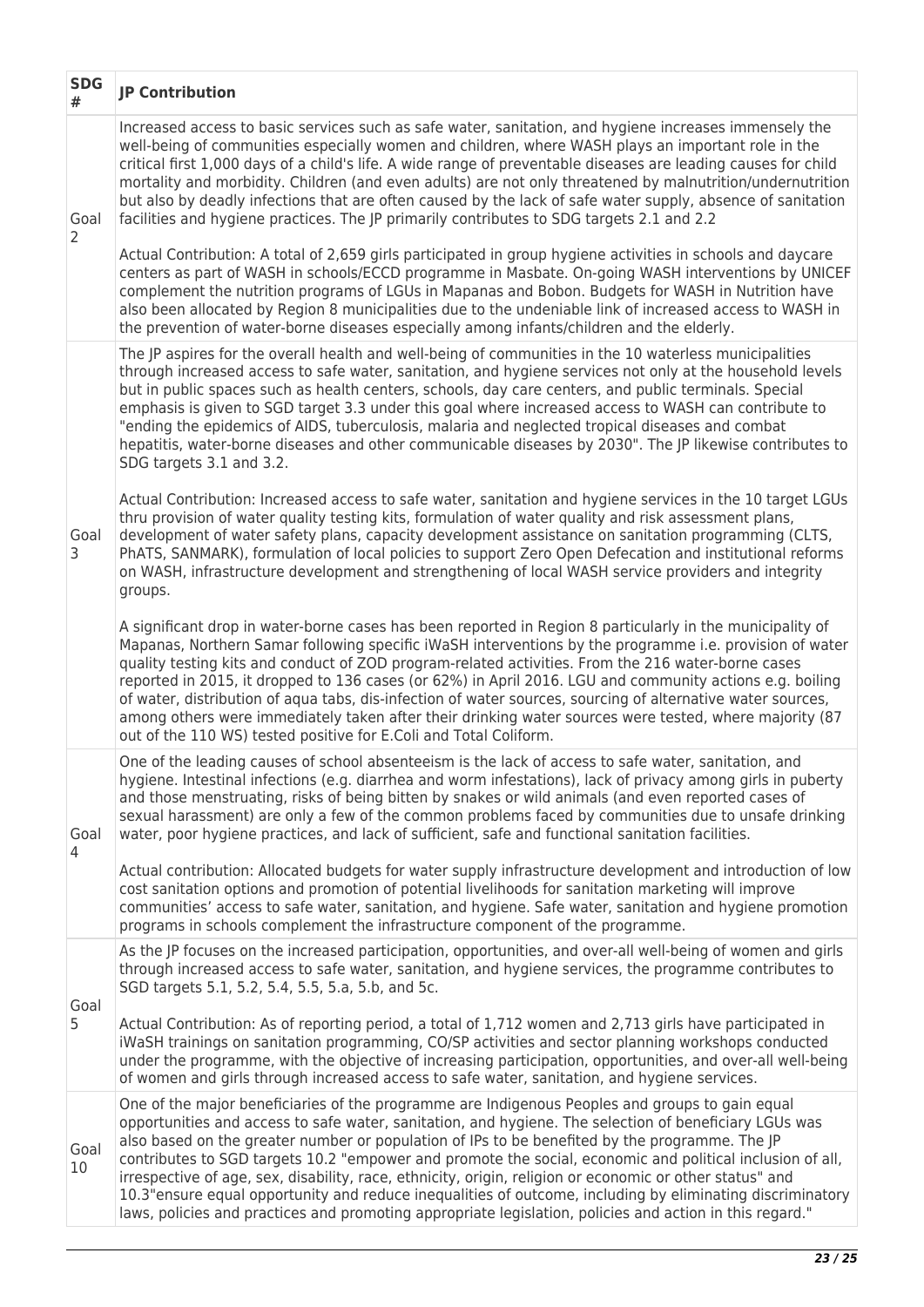| <b>SDG</b><br># | <b>JP Contribution</b>                                                                                                                                                                                                                                                                                                                                                                                                                                            |
|-----------------|-------------------------------------------------------------------------------------------------------------------------------------------------------------------------------------------------------------------------------------------------------------------------------------------------------------------------------------------------------------------------------------------------------------------------------------------------------------------|
| Goal<br>13      | At the end of the programme, climate resilient iWaSH facilities (where WASH infrastructure designs can<br>withstand the effects of natural disasters) are in place, budgets are allocated for CCA and DRR in the LGU<br>iWaSH Sector Plans, and LGUs/communities are educated in climate change, mitigation, adaptation,<br>impact reduction, and early warning. The JP contributes to SDG targets 13.1, 13.2, 13.3 and 13.b.                                     |
|                 | Actual Contributions: 10 LGUs (target of 6 plus 4 Masbate LGUs) have formulated their Results-based LGU<br>iWaSH Sector Plans, with a total of Php571.69M targeted investments for iWaSH e.g. climate resilient<br>iWaSH facilities that can withstand the effects of natural disasters, capacity development on CCA/DRR in<br>the next 5-10 years.                                                                                                               |
|                 | The programme's goal to end open defecation (especially on coastal areas) in at least 12 barangays in the<br>ten municipalities is a starting point for minimizing marine pollution through active community<br>participation and action.                                                                                                                                                                                                                         |
| Goal<br>14      | Actual Contributions: 2 LGUs (Region 8) have passed barangay ordinances to end open defecation. 1<br>barangay Mapanas (Jubasan) is already declared ZOD and 3 barangays are actively implementing CLTS<br>where 80%-100% of the HHs have already constructed temporary/makeshift sanitation facilities and are<br>set to be declared ZOD by June 2017. In Masbate Region, four (4) barangays are already ZOD certified<br>(G1) and 1 barangay is certified as G2. |
| Goal            | Passage of resolutions and local ordinances for the protection and conservation of water sources by LGUs<br>is one of major policies being targeted under the programme.                                                                                                                                                                                                                                                                                          |
| 15              | Actual Contributions: The creation and institutionalization of the iWaSH Councils in 6 LGUs to serve as the<br>local oversight and policy making body on integrated safe water, sanitation and hygiene will ensure the<br>protection and conservation of water sources through ordinances and/or resolutions passed on WASH.                                                                                                                                      |

# **VII. Additional Information**

### **Additional Comments:**

Budget under the matching funds:

From the original \$2.1M allocation, an additional amount of \$1,368,851 was provided by the three (3) partner agencies for the joint programme implementation. Hence, actual total matching funds is \$3,468,851, with the following details.

Agency Original Additional Total Matching Funds allocation UNDP 200,000 50,000 250,000 UNICEF 200,000 138,924 338,924 WHO 200,000 0 200,000 DILG/GPh 1,500,000 1,179,927 2,679,927 Total 2,100,000 1,368,851 3,468,851

The additional amount of \$1,368,851 was already transferred by the three (3) partner agencies to the LGUs and CSOs implementing the JP. The amount has also been committed to be disbursed as of to date. To date, UNICEF has already disbursed their additional matching funds of \$138,924.

## **Attachments**

### **Performance Monitoring Framework \*:**

**R** Performance Monitoring Framework PRO WATER April 30, 2017.pdf

### **JP Communication and Advocacy Plan \*:**